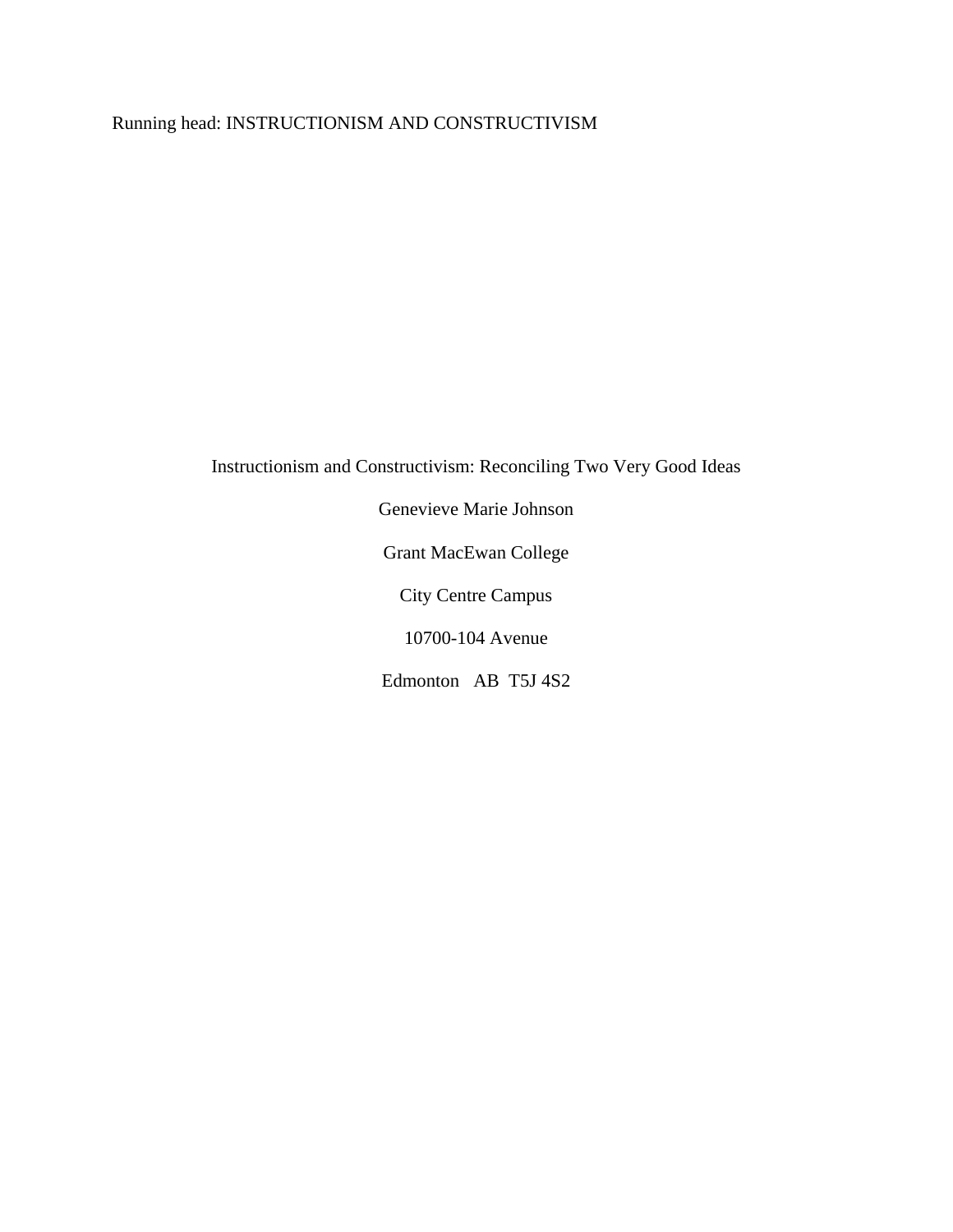## Abstract

Instructionism refers to educational practices that are teacher-focused, skill-based, productoriented, non-interactive, and highly prescribed. Constructivism refers to educational practices that are student-focused, meaning-based, process-oriented, interactive, and responsive to student interest. There is disagreement regarding which curricular orientation best serves the educational needs of children. Evaluative outcome research is contradictory and the superiority of either instructional orientation has not been clearly established. A combination of instructional methods may ultimately prove most beneficial. For example, intensely teacher-mediated lessons could be sprinkled throughout the school day, thereby minimizing teacher and student mechanization while maximizing student achievement gains. Instructionist-constructivism would promote systematic instruction within a context of individual meaning and personal interest. For example, skills such as spelling and grammar, rather than taught in isolation, could be embedded in meaningful literacy activities. Extreme and exclusionary instructional methods may be the ultimate threat to effective education.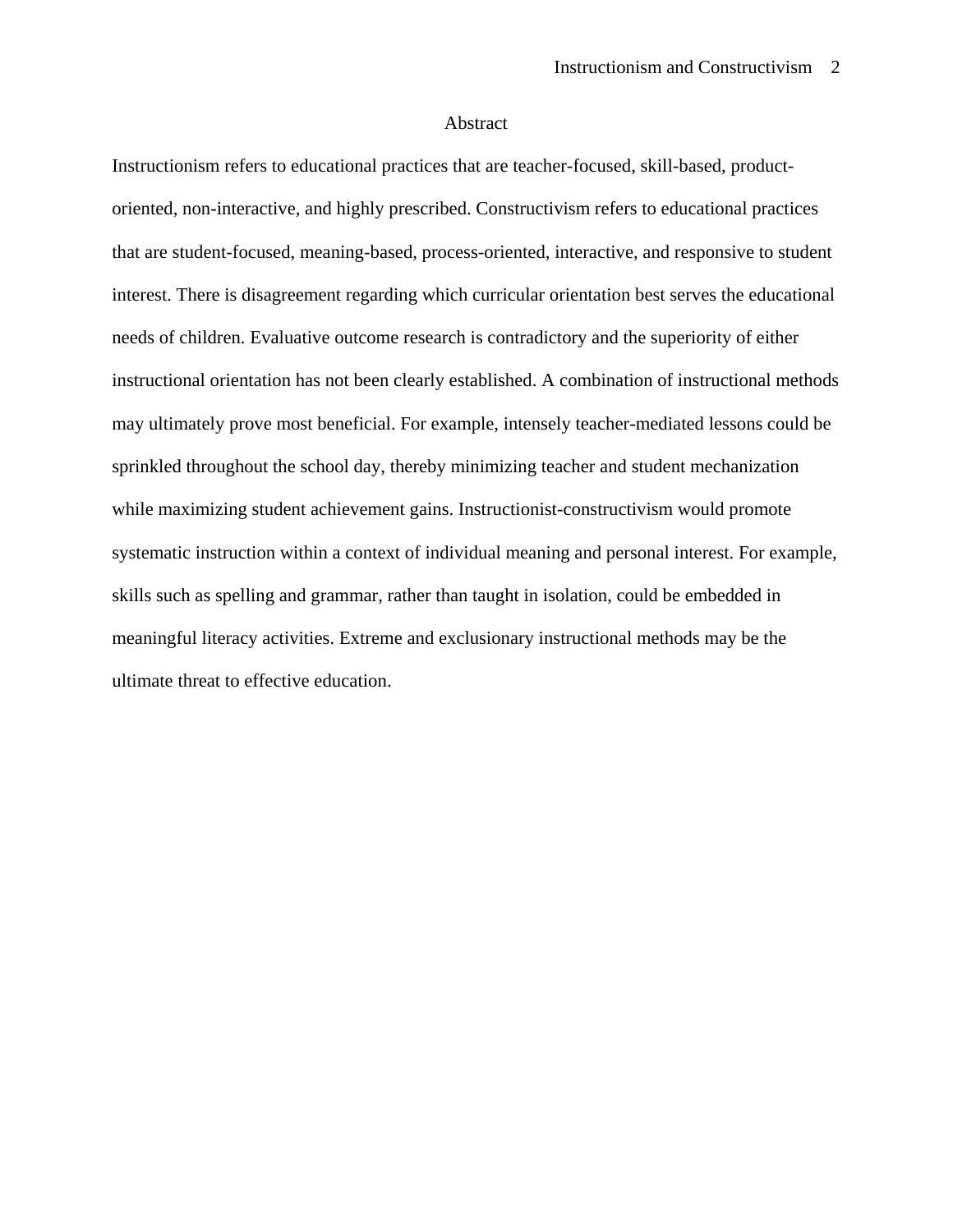Instructionism and Constructivism: Reconciling Two Very Good Ideas

All educational practices are based upon philosophical assumptions regarding the nature of students and the mechanisms that give rise to human learning (Ernest, 1995; Gergen, 1995). Instructionism refers to a collection of educational practices that are teacher-focused, skill-based, product-oriented, non-interactive, and highly prescribed (Jonassen, 1996). In contrast, constructivism refers to a collection of educational practices that are student-focused, meaningbased, process-oriented, interactive, and responsive to student personal interests and needs (Goodman, 1998; Honebein, 1996). Instructionism and constructivism reflect polarized assumptions regarding the nature of human learning (Jonassen, 1991). Before it can be argued that two apparently contradictory instructional orientations are, in fact, highly compatible, review of the philosophical assumptions that give rise to instructionist and constructivist praxis is required.

## Epistemology: The Nature of Human Knowledge

Epistemology is the branch of philosophy that deals with the origin, nature, and limits of human knowledge. There are two basic epistemological orientations, objective and subjective (von Glasersfeld, 1995a). An objective perspective holds that knowledge is absolute, separate from the knower, and corresponding to a knowable, external reality. Knowledge is stable because the essential properties of objects are knowable and relatively permanent. The important assumptions of objectivism are that the world is real, structured, and that that structure can be taught and learned (Rorty, 1991). Objectivism posits that the purpose of the human mind is to mirror objective reality via thought processes. The meaning that is produced by thought is external to the thinker and is determined by the structure of the real external world (Steffe & Gale, 1995). In this philosophical tradition, knowledge represents a real world that is assumed to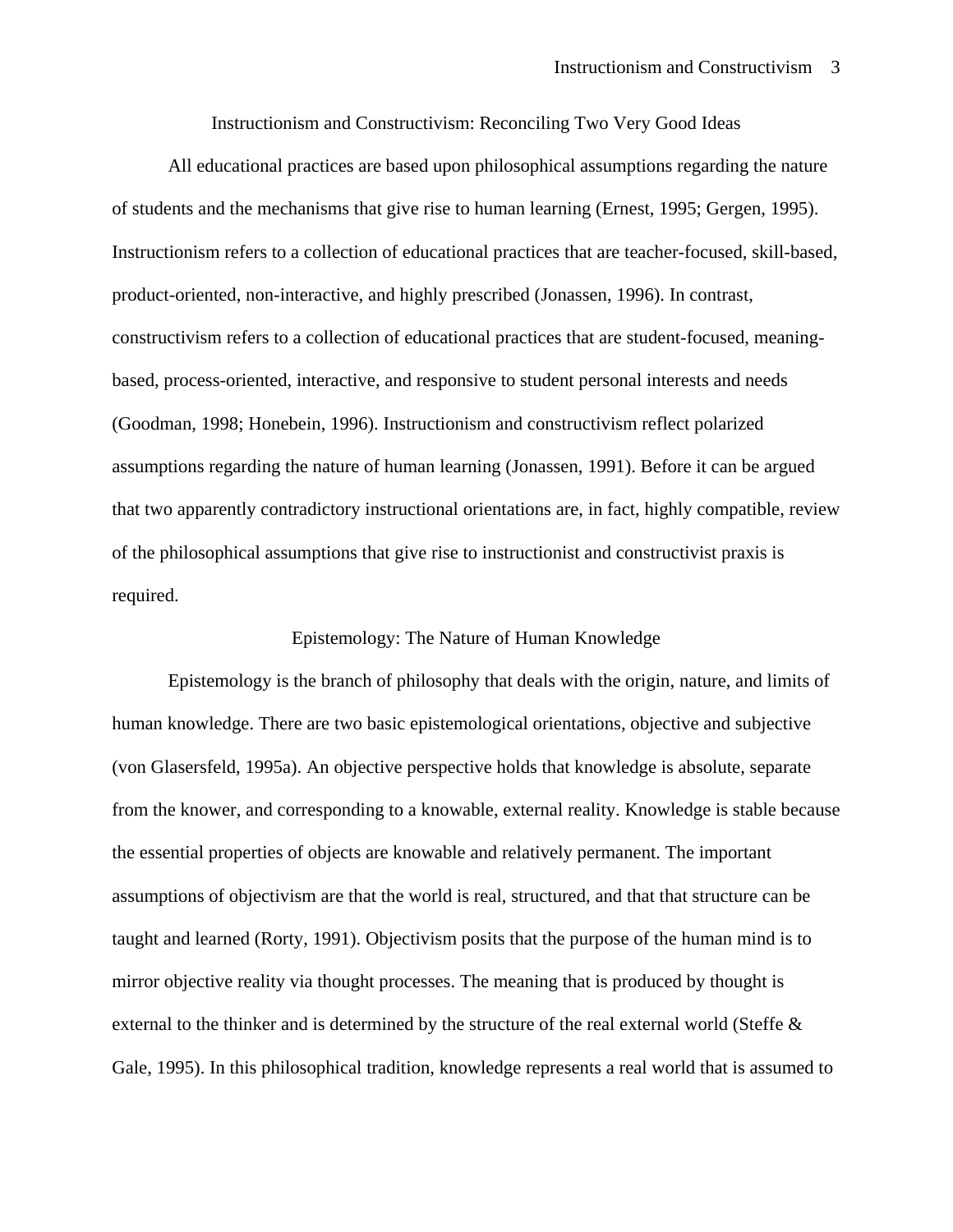exist separate and independent of the knower; knowledge is considered true only if it correctly reflects that independent external world (Gross, Levitt, & Lewis, 1996).

In direct contrast to objectivism, a subjective perspective maintains that knowledge is part of the knower and relative to unique individual experiences (Phillips, 1995). The subjectivist view holds that knowledge and reality do not have an objective or absolute value. Reality "is made up of the network of things and relationships that we rely on in our living, and on which, we believe, others rely on, too" (von Glasersfeld, 1995a, p. 7). The knower interprets and constructs reality based on personal experience and private interaction with a subjective environment. Subjectivism "breaks with convention and develops a theory of knowledge in which knowledge does not reflect an objective, ontological reality but exclusively an ordering and organization of a world constituted by our experience" (von Glasersfeld, 1984, p. 24). Rather than defining truth as a match to reality, the focus is on viability. To the subjectivist, concepts, facts, and information are "viable if they prove adequate in the contexts in which they were created" (von Glasersfeld, 1995a, p. 7).

Objectivism and subjectivism are conceptualized as extremes on an epistemological continuum (Johnson, 1993; Rorty, 1991). These two contrasting epistemological assumptions, although frequently renamed, have characterized philosophical discourse since the nature of human knowledge was first debated (Wilson, 1997). Indeed, various philosophical treatises, academic disciplines, and all educational practice can be dichotomized on the basis of these two fundamental philosophical assumptions regarding the structure and mechanism of knowledge. Currently, as well as historically, the practices of education have corresponded, to varying degrees, to either a static, passive view of knowledge or an adaptive and active view (Prawat,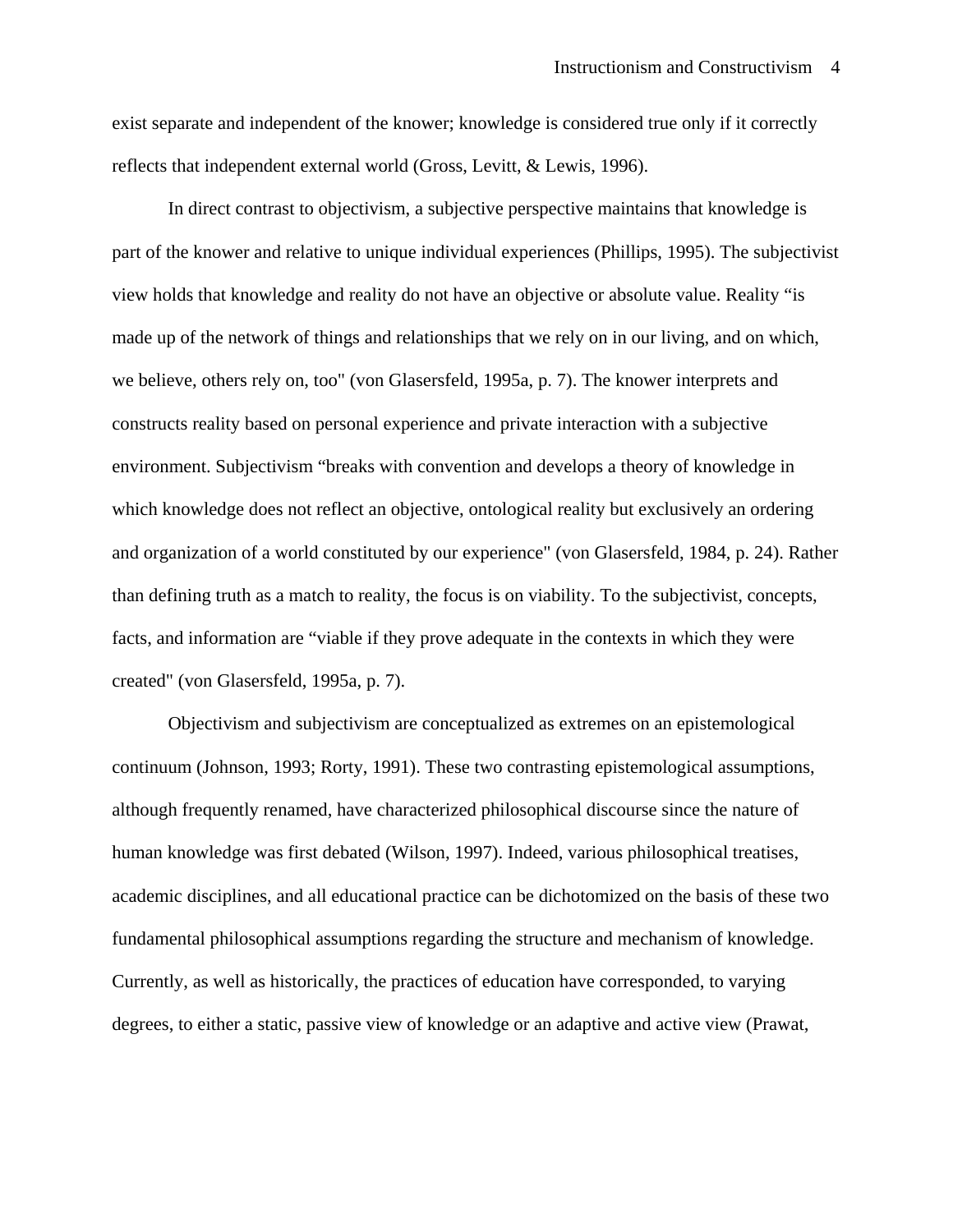1996). Epistemological assumptions inform, justify, and sustain all educational endeavors (Gergen, 1995; Martinez, Sauleda, & Guenter, 2001).

From Epistemology to Educational Practice: Instructionism Educational application of objectivism is referred to as *instructionism*. In contemporary educational contexts, instructionism is the term used to describe teacher-centered, teachercontrolled, outcome-driven, highly structured, and non-interactive instructional practices (DynaGloss, 1998). Instructionism has been referred to as *systematic teaching*, *explicit teaching*, *direct teaching*, and *active teaching* (Schug, Tarver, & Western, 2001), terms that emphasize teacher, as opposed to student, behavior (Jonassen, 1996). Because the content of instruction and the content of knowledge are assumed to be isomorphic (Driscoll & Rowley, 1997), teachers are conceptualized as transmitters of objective reality; students are viewed as passive receptors of knowledge. Since learning outcomes are objective and standardized (Kazdin, 2001), instruction is directed toward efficient movement of skills and knowledge from the teacher to the student, often in the form of drill, practice, and rote memorization. Instructionists focus on detailed lesson preparation, on teacher organization and management, and on teacher communication and effectiveness (Adams & Engelmann, 1996; Kameenui & Carnine, 1998).

When children fail to learn in school, instructional characteristics, not student characteristics, are assumed to be the cause (Adams & Engelmann, 1996). Engelmann and Carnine (1991) point out that children "are perfectly capable of learning anything that we can teach ... We know that the intellectual crippling of children is caused by faulty instruction -- not by faulty children" (p. 376). Instructionists claim that they succeed where other educational approaches fail, most notably with students with learning and behavioral challenges (Swanson, 2001). Driscoll and Rowley (1997) summarize instructionism in terms of: 1) identification of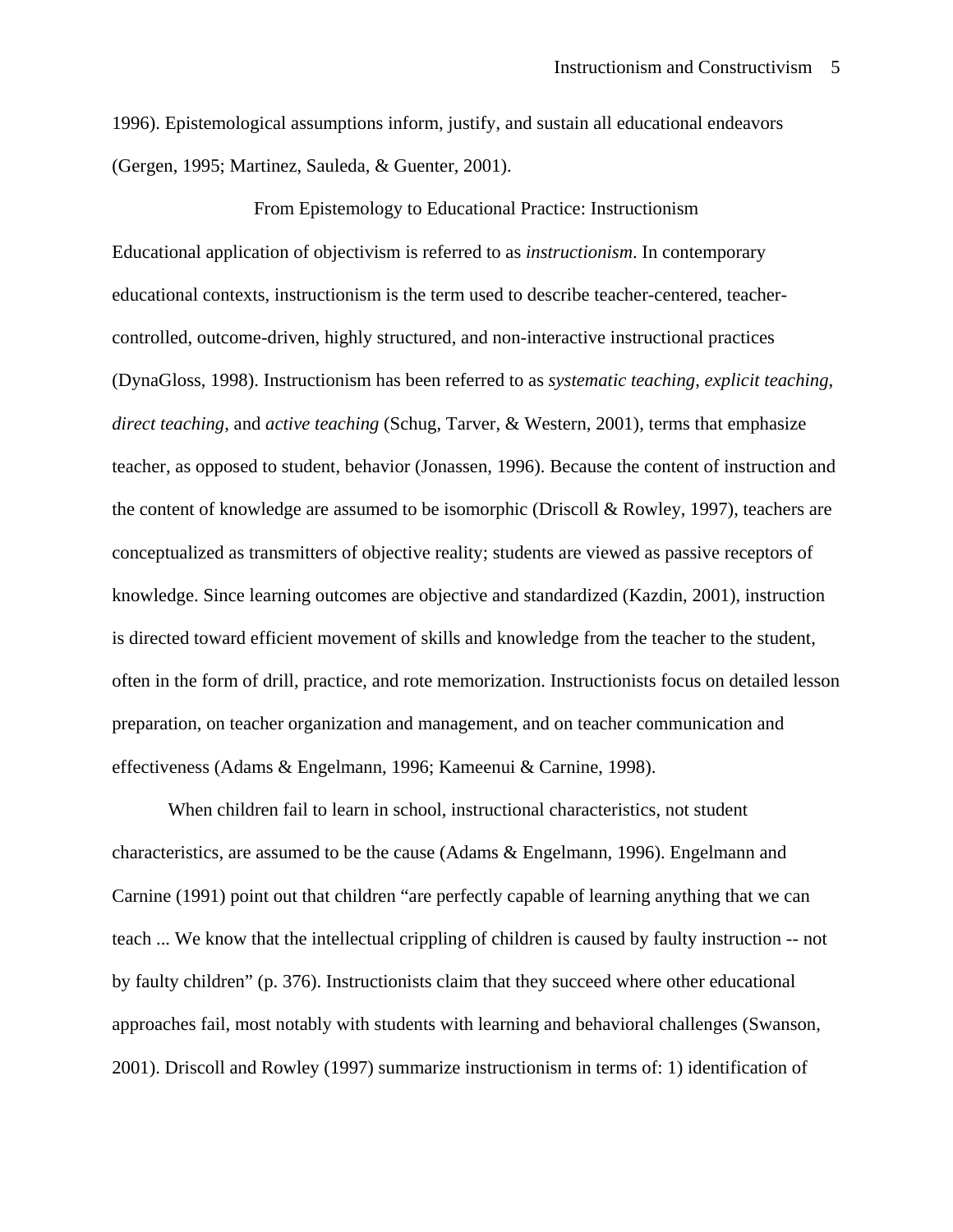student prerequisite or entry-level skills, 2) determination of the most effective methods of knowledge transmission, and 3) formation of evaluative strategies that detect "problems of transmission that must be corrected for the instruction to be deemed effective" (p. 313). While there are many classroom applications of instructionism, a particularly notable example is *direct instruction*.

# Instructionism Applied: Direct Instruction

Direct instruction emerged from Siegfried Engelmann's early work on beginning literacy (Bereiter & Engelmann, 1966) and resulted in a programmed instructional package published under the trade name DISTAR (Direct Instruction System for Teaching and Remediation; Engelmann & Carnine, 1991). Over the past decades, the term direct instruction evolved to include educational practices that generally adhere to Engelmann's initial emphasis on well developed and carefully planned lessons designed around small learning increments and clearly defined and prescribed teaching tasks (Swanson, 2001). Originally associated with attempts to improve the educational outcomes of disadvantaged learners, during the past 40 years, direct instruction has been applied to teaching elementary through secondary language, reading, mathematics, higher-order thinking and reasoning skills, written composition, science, and social studies (Adams & Engelmann, 1996; Kameenui & Carnine, 1998).

Direct instruction applies a basic set of instructional principles. First, all skills and concepts are broken into subskills or small component skills that are taught in isolation (Kameenui & Carnine, 1998). Advocates of direct instruction maintain that specific underlying skills are prerequisite to school learning (Hallahan, Kauffman, & Lloyd, 1999; Stickland, 1998). The goal of sound instruction is to identify and efficiently teach these prerequisite subskills. For example, proponents of direct instruction endorse the teaching of alphabet sounds as an essential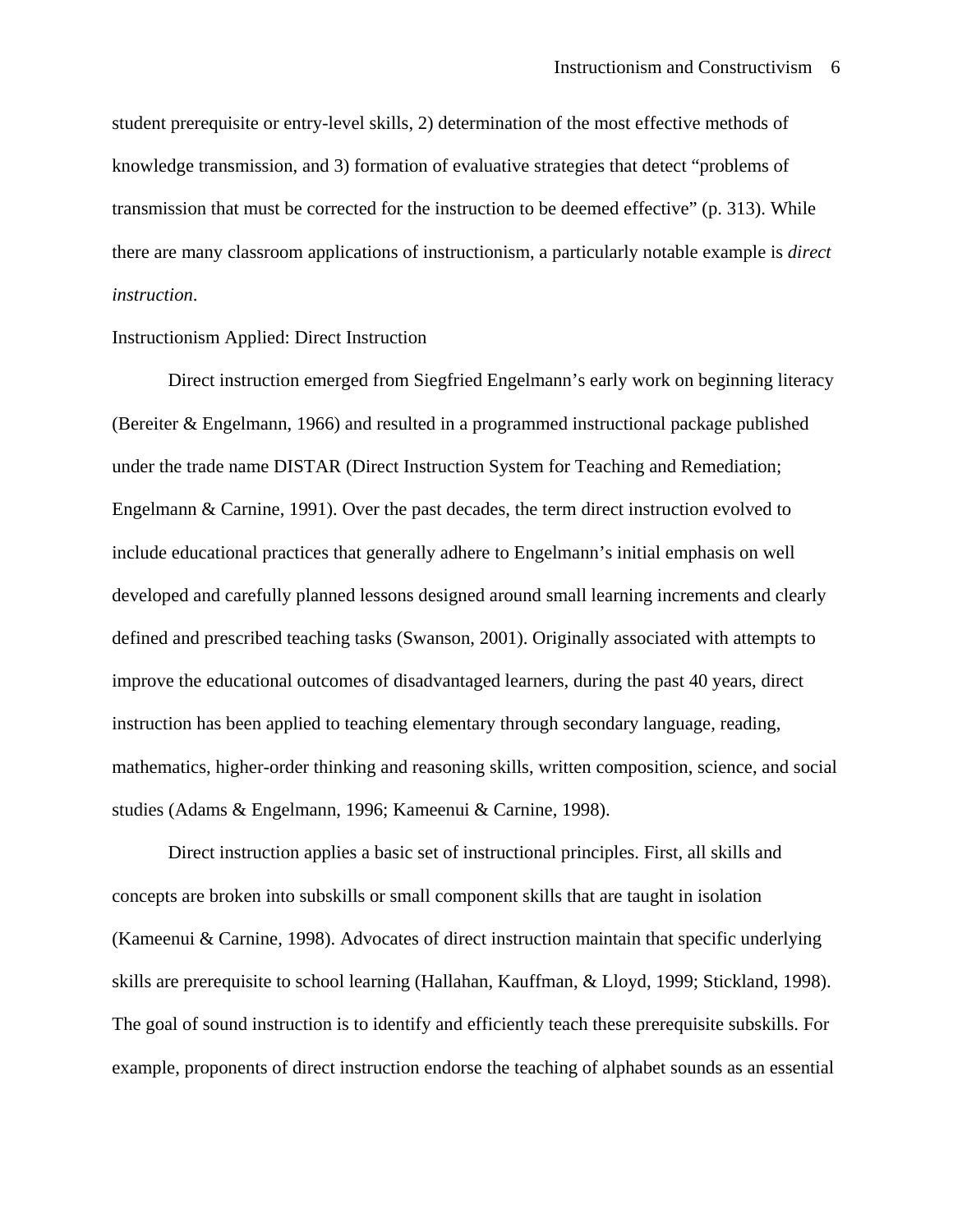prerequisite literacy skill. The aim of direct phonics teaching is to make explicit to students the alphabetic principle. As Byrne (1996) observed, "it might be prudent to tell children directly about the alphabetic principle since it appears unwise to rely on their discovery of it themselves. The apparent relative success of programs that do … support the wisdom of direct instruction" (p. 424).

Each of these identified prerequisite subskills is taught and re-taught until students achieve a high level of mastery (Adams & Engelmann, 1996). The assumption is that mastery of prerequisite skills is necessary to the development of more complex skills and that partial or incomplete learning accumulates over time to result in inadequate patterns of skills and knowledge. Binder (1996) claimed that:

Educational programs will be more effective in the long run if they produce a more focused, but truly mastered, repertoire rather than a broad but fragile repertoire. The latter might be said to characterize the usual educational approach in America, which introduces but never ensures mastery of a broad range of skills and knowledge. (p.179)

Direct instruction, then, is summarized as a systematic set of procedures for: 1) determining students learning requirements, 2) enhancing the efficacy of the learning environment, and 3) monitoring student curricular progress so that instruction can be improved and corresponding learning outcomes maximized (Schweinhart, & Weikart, 1997). Direct instruction reflects instructionist assumptions -- lessons are teacher-controlled, prescriptive, and focused on observable student achievement outcomes. In stark contrast to objectivist assumptions and direct instruction are subjectivist assumptions and constructivist instruction.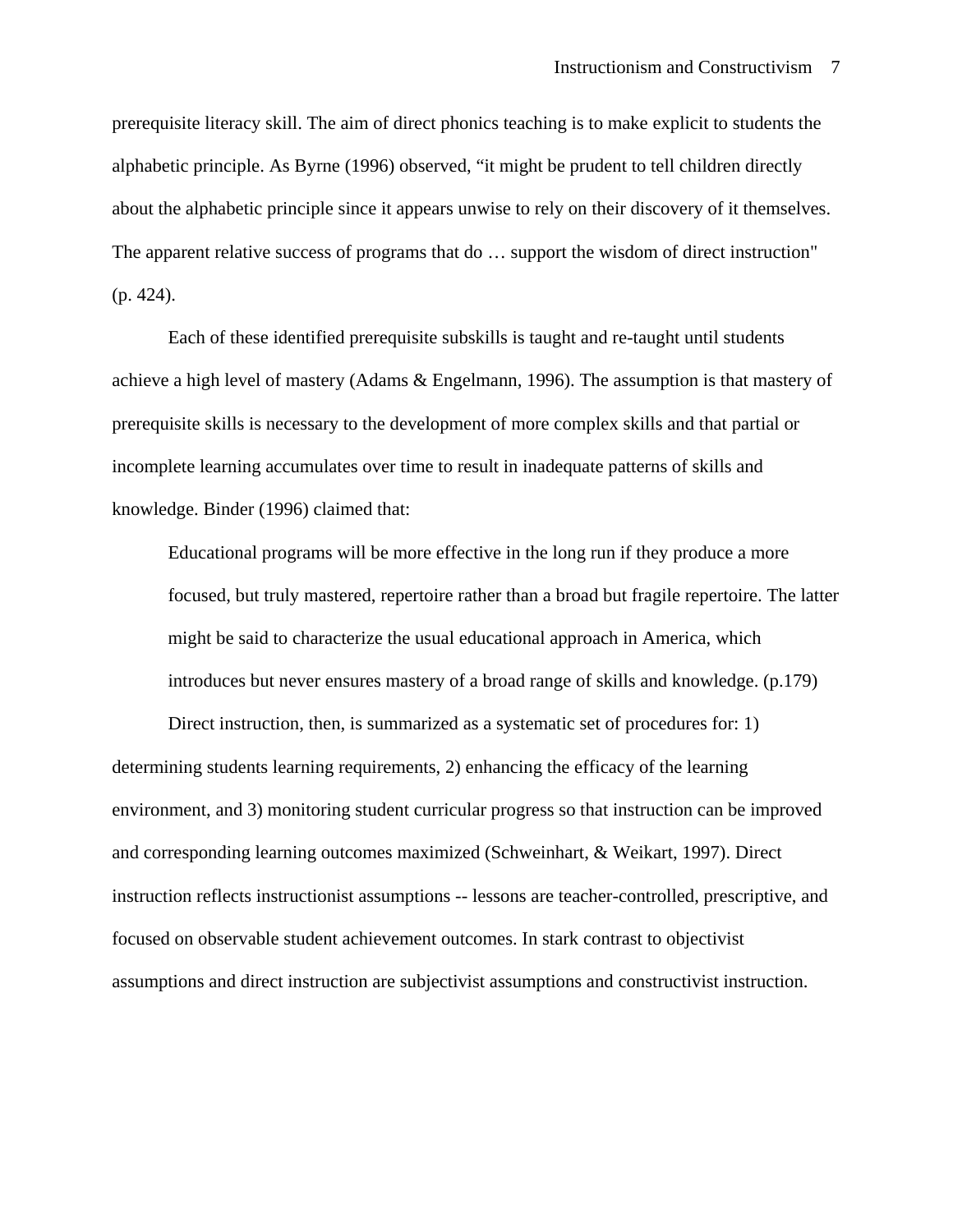From Epistemology to Educational Practice: Constructivism

Educational application of subjectivism is referred to as *constructivism*. In contemporary educational contexts, constructivism is the term used to describe student-centered, studentcontrolled, process-driven, loosely structured, and highly interactive instructional practices (Ernest, 1995; Prawat, 1996; von Glasersfeld, 1996). Constructivism defines learning as a process of active knowledge construction and not as passive knowledge absorption (Reigeluth, 1999; von Glasersfeld, 1995b). Rather than absorbing information and ideas presented by teachers, or internalizing skills through rote memorization, constructivism posits that students construct or create their own knowledge (Phillips, 1995). Students assimilate new information into pre-existing mental structures, and modify personal interpretation in light of new information and experience (Jonassen, Davidson, Collins, Campbell, & Haag, 1995). "From the constructivist perspective, learning is not a stimulus-response phenomenon. It requires selfregulation and the building of conceptual structures through reflection and abstraction" (von Glasersfeld, 1995a, p.14).

For constructivists, the emphasis is on learning processes as opposed to learning products. The process by which a student determines a particular answer is more important than retrieval of objective solutions. Student error is viewed as a mechanism of gaining insight into how the student organizes his/her experiential world (Smith & Elley, 1995). In fact, the term error is largely incompatible with the constructivist perspective because such terminology implies that an objective reality exits by which responses or individual interpretations can be deemed correct or incorrect (Fosnot, 1996). Thus the notion of multiplicity is central to constructivism, that is, there are multiple representations of reality, none of which is automatically or necessarily superior or inferior to the others (von Glasersfeld, 1996).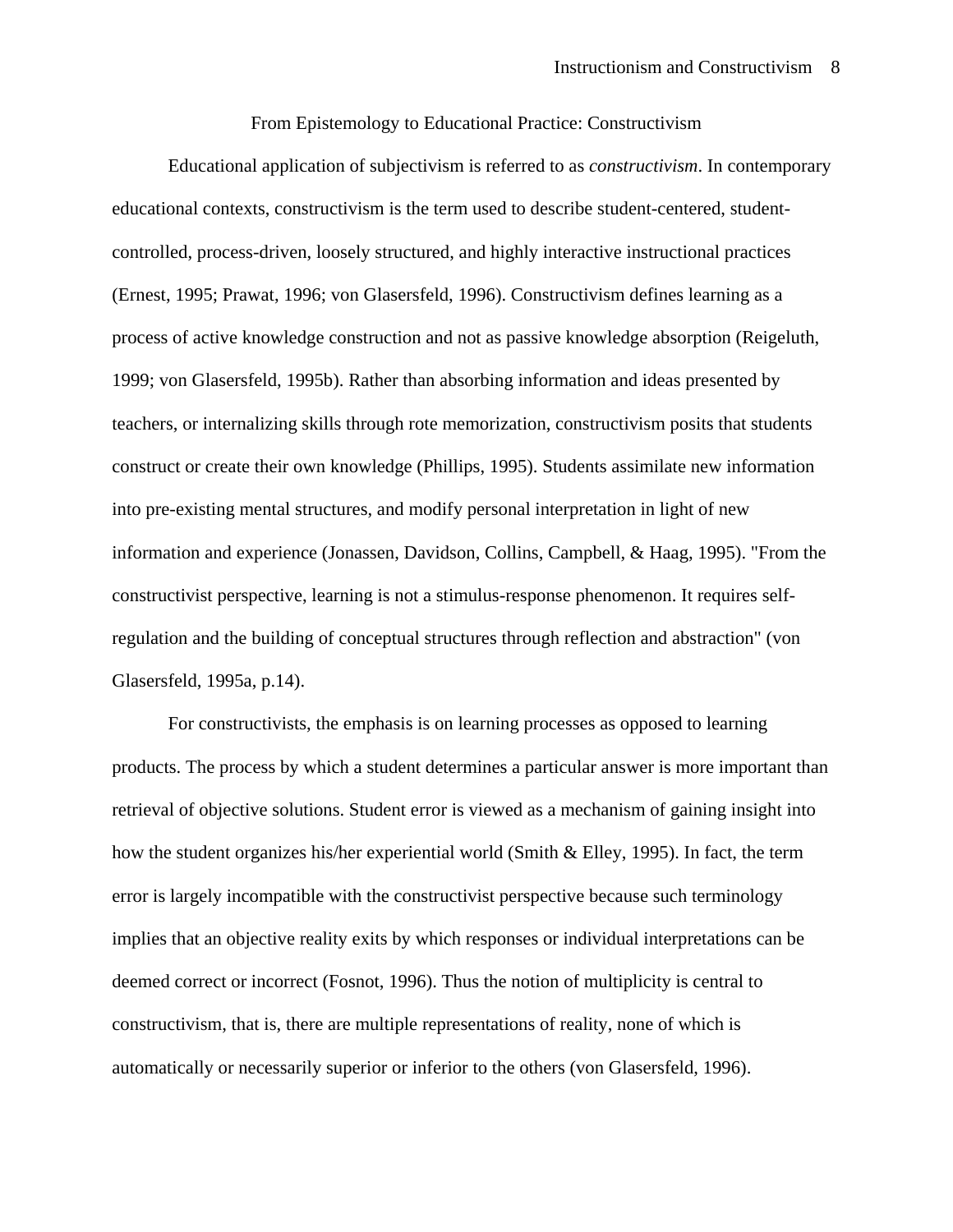Constructivism has enjoyed an element of educational popularity in recent years (Martinez et al., 2001; Phillips, 1995; Reigeluth, 1999). Although various interpretations and applications exist, constructivist instruction and constructivist classrooms are characterized by authenticity and a focus on students (Jonassen et al., 1995). Constructivist classrooms attempt to create real-world environments in which learning is relevant (Honebein, 1996). Instructional focus is on realistic approaches to solving real-world problems. The teacher is conceptualized as a facilitator of student understanding as opposed to a transmitter of knowledge. The role of the teacher is not to dispense knowledge but to provide students with opportunities and incentives to make meaning (von Glasersfeld, 1996). Mayer (1996) described the teacher as *guide* and the learner as *sense maker*.

Ernest (1995) summarized constructivist education in terms of sensitivity toward and attentiveness to learner's previous constructions, attention to metacognition and strategic selfregulation by learners, and awareness of the importance of social contexts in learning or creating meaning. While there are many classroom applications of constructivism, a particularly salient example is whole language. Whole language clearly illustrates the epistemological assumptions of subjectivism and exemplifies corresponding instructional practice.

### Constructivism Applied: Whole Language Instruction

Whole language represents a philosophy of curriculum manifest in literacy instruction (Ediger, 2001; Fink, 1996). It is based on the assumption that children learn only that which is meaningful, necessary, and useful in the context of personal experience (Boran & Comber, 2001). Oral language, for example, is not acquired in contrived and artificial practice situations; language is learned in meaningful regular exchanges with responsive communicative partners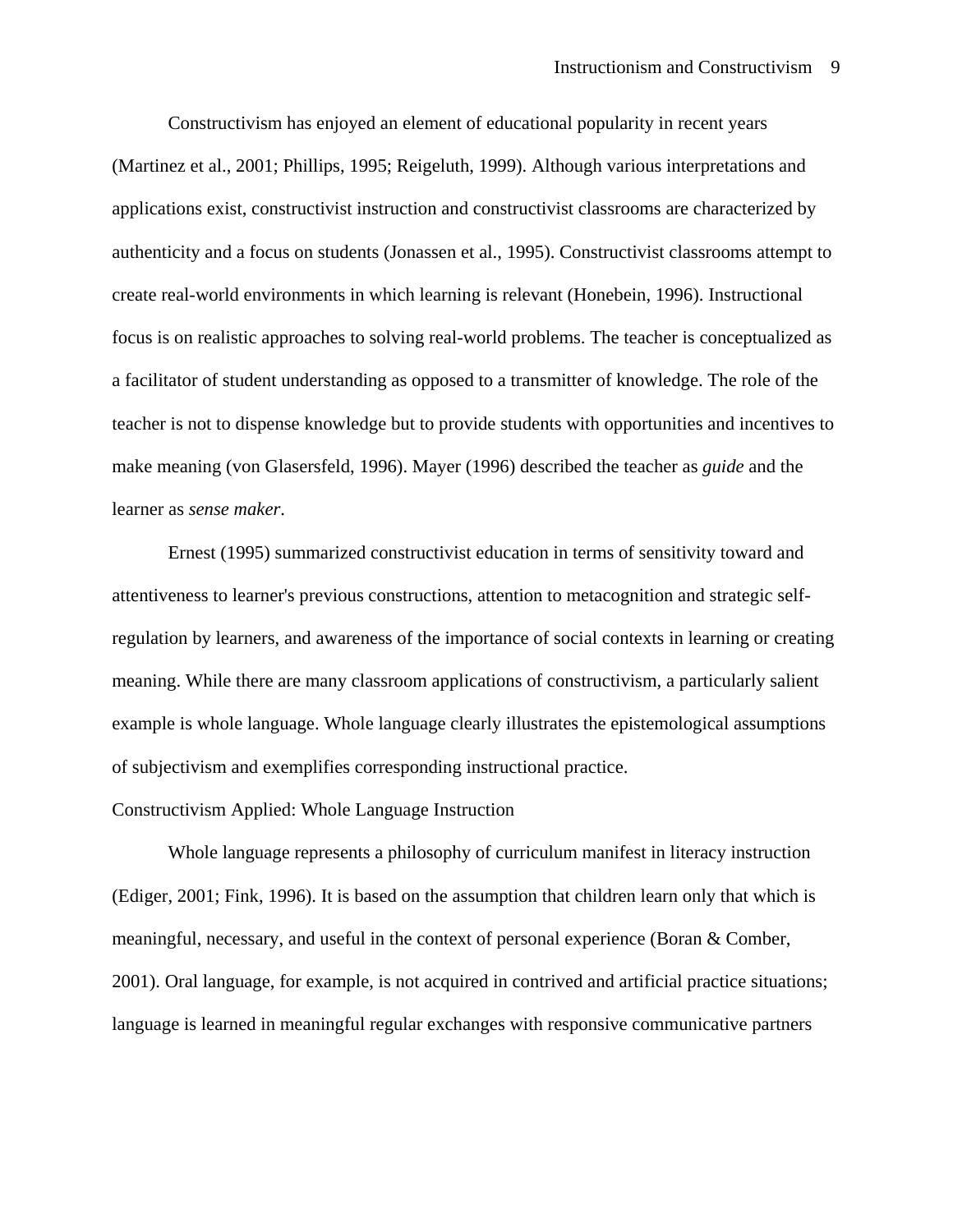(Goodman, 1998). Students learn to read and write via the same mechanisms -- in meaningful shared communication.

A whole language curriculum regards the learner as a partner in conversation and a maker and seeker of meaning (Goldberg, 1992). Whole language teachers support student effort to communicate as opposed to directing student language usage (Boran & Comber, 2001). With each language encounter, whether oral or written, the child constructs knowledge about the world, the function of symbols, and communication strategies. Whole language teachers provoke, elicit, and demonstrate communication exchanges within and beyond the classroom (Fisher, 1991). Whole language curriculum immerses students in situations requiring authentic oral and written language use (Smith & Elley, 1995).

Error is inherent in the processes of learning language. Teachers who endorse whole language encourage the processes of language acquisition by finding meaning in children's oral and written attempts to communicate. What instructionists define as error in need of correction (Engelmann, Hanner, & Johnson, 1989), constructivists define as spelling invention intended to communicate (Boran & Comber, 2001). Rather than correcting and prescribing exactness, student inventive and explorative usage of written language is celebrated for its contribution to communication and its attempt to construct meaning (Fink, 1996). With the support of teachers, students' spoken and written experiments ultimately assist in locating and learning conventional language usage.

Whole language instruction is summarized in terms of fundamental practices that exemplify constructivism (Boran & Comber, 2001; Smith & Elley, 1995). First, whole language is holistic. Instruction does not fracture content into subskills but, rather, presents material in whole forms because meaning is most apparent in the whole rather than the parts (McIntyre  $\&$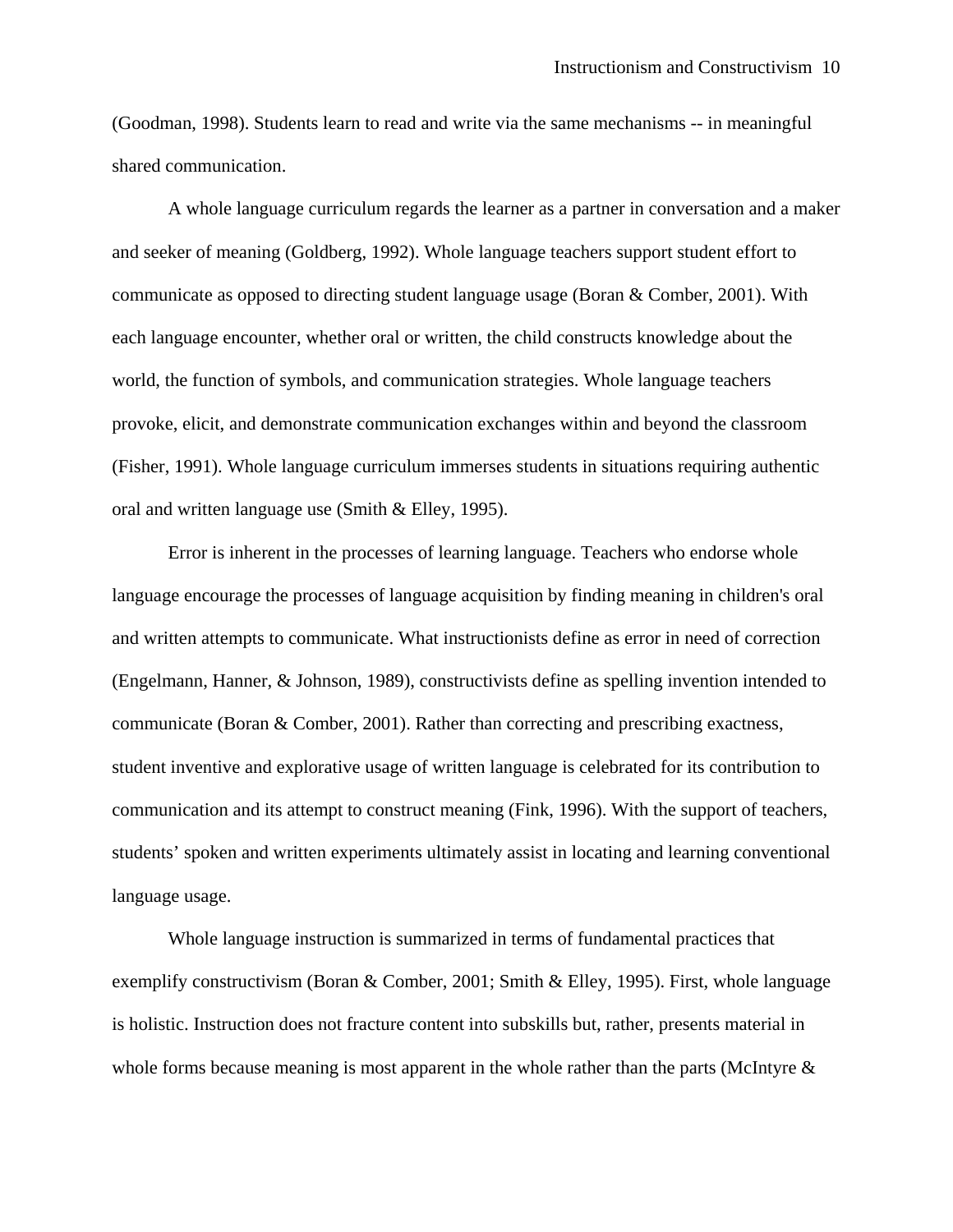Pressley, 1996). Whole language is based on a positive view of human learners. The metaphor is not one of rats pressing levers for food pellets or machines responding in predicable ways to teacher transmissions. Whole language teachers view children as individuals with dignity, autonomy, emotions, motivation, curiosity, personal needs, and free will (Martinez et al., 2001). Learning occurs in authentic contexts when it is functional for learners (Krashen, 1999). Learning is empowerment; prescribed curricula and prescribed instruction are dehumanizing and shift power from people to material (Goodman, 1998). Whole language instructors believe in the developmental nature of learning which builds on learners' prior knowledge and experience (Ediger, 2001; Fisher, 1991).

The epistemological assumptions upon which whole language is based and which illustrate the essential features of constructivism appear true and enlightened, in the opinion of some (Krashen, 1999). Direct instruction, on the other hand, has been referred to as "ugly but effective" (Schug et al., 2001, p. 4). Direct instruction and other extreme forms of objectivism are often interpreted in negative terms, perhaps because underlying assumptions paint a mechanistic portrait of human learning (Martinez et al., 2001). Subjectivists argue that personal feelings and individual interpretations are the only legitimate reality; if teachers feel good about constructivist instruction, they should use it. In contrast, objectivists claim that measurable student achievement gains are the only legitimate criteria by which to judge instructional effectiveness.

Instructionism versus Constructivism: The Effectiveness Debate

Extensive theoretical, empirical, and practical attention has focused on the processes of learning and the most effective methods of instruction (Adams & Engelmann, 1996; Ediger, 2001; Snow, Burns, & Griffin, 1998; Taylor, 1998). Such interest and activity can be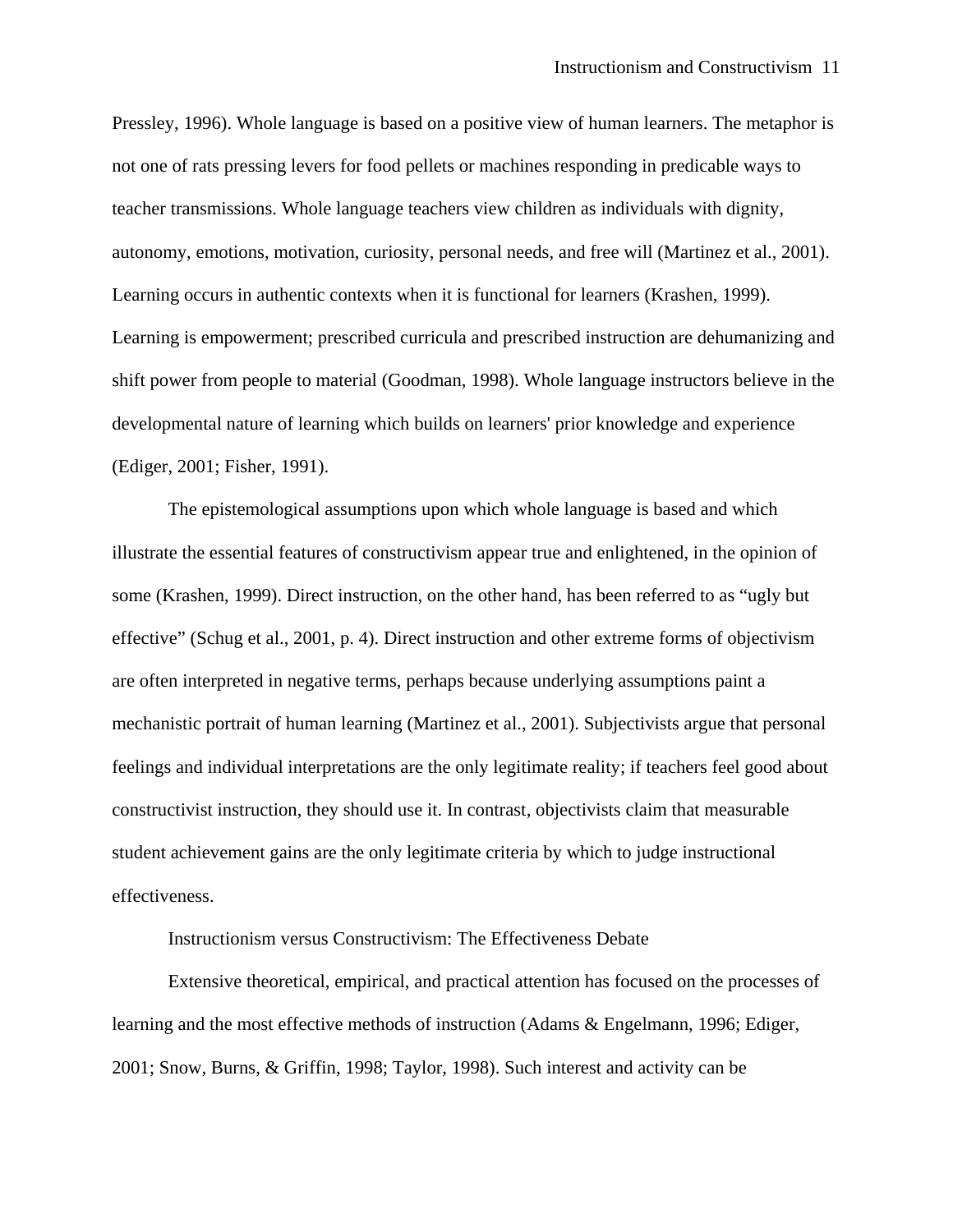dichotomized in terms of instructionism (i.e., skill-based approaches) and constructivism (i.e., meaning-based approaches). On the one hand, the position that skill is prerequisite to meaning; on the other hand, the position that meaning is prerequisite to skill. Evaluative research methodologies provide a set of empirical strategies for determination of instructional effectiveness. From an epistemological perspective, however, such methodologies are not without controversy (Johnson, 1993).

Evaluative outcome research methodologies favor instructionism as opposed to constructivism (Johnson, 1991). Instructionism is generally more compatible with scientific inquiry than is constructivism. The philosophical basis of constructivism is that reality is personal and subjective. Such a position constitutes the antithesis of conventional science (Gross et al., 1996). Science is based on the assumption that an objective reality exists and that it is knowable and governed by discernable rules. Thus, science itself is objectivist in its fundamental assumptions. Instructionist researchers, such as those who investigate direct instruction and other skills-based curricular approaches, are more likely to use science to establish the effectiveness of instructional methods. This may account for the abundance of evaluative studies focused on skills-based instructionist approaches (Carlson & Francis, 2002; Rosenshine, 2002; Snow et al., 1998; Swanson, 2001) and the relatively modest number of rigorous evaluative studies focused on meaning-based constructivist approaches.

 In contrast to instructionists who define student success in terms of objective measurable outcomes, constructivists argue for meaningful analysis that do not reduce literacy to decoding and do not limit learning outcomes to prescribed responses on standardized tests of achievement (Krashen, 1999). For constructivists, legitimate evaluation focuses on the subjective experience of learners (Morrow, 1992). Constructivists argue that instructional efficacy is measured in the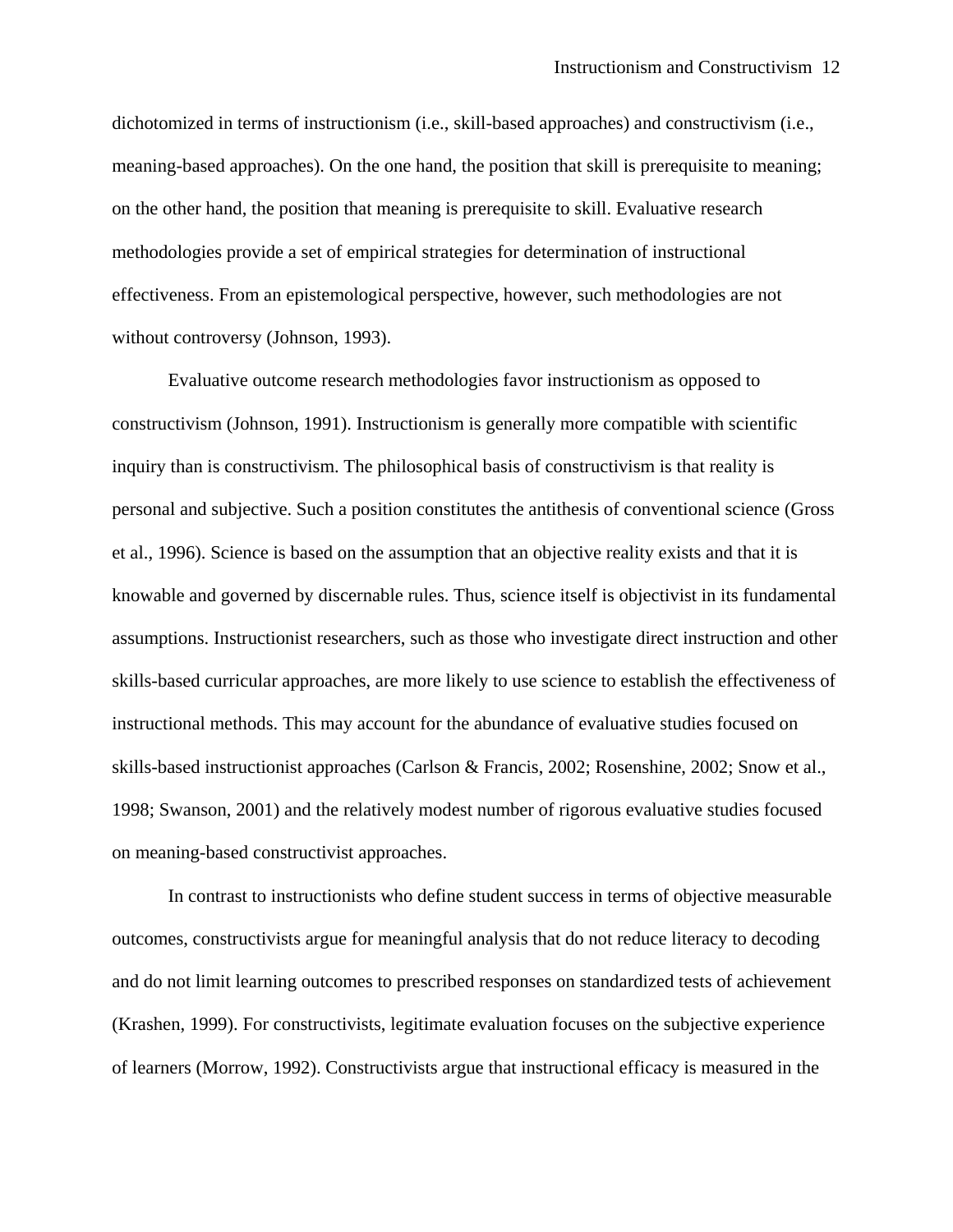joy of student learning as opposed to the number of words correctly decoded (Fisher, 1991). Constructivists, such as those who endorse whole language, claim that their assumptions are consistent with personal experience and that objective evaluative criteria reduce and trivialize human learning outcomes (Taylor, 1998). To some, constructivist concepts such as meaning, community, connectedness, conversation, and authenticity are personally attractive and intuitively accurate. Constructivists claim, in some cases, that the value and correctness of instructional approaches such as whole language are apparent in practice and obvious in the motivation of students (Boran & Comber, 2001). Indeed, empirical studies have established the instructional effectiveness of whole language (Krashen, 2001; Smith & Elley, 1995). In comparing skill-based and whole language instructional effectiveness for at-risk students, Dahl and Freppon (1995) explained the whole language advantage in terms of increased student motivation to engage in literacy activities.

Although not all would agree (MacIver & Kemper, 2002a; Swanson, 2001), the effectiveness research does not reveal an obvious superiority of either instructional paradigm. Numerous studies report significant reading improvement associated with constructivist meaning-based approaches for students generally (Krashen, 1999) and for at-risk students particularly (Manning, Manning, & Long, 1989; Morrow, 1992). Correspondingly, numerous studies report significant reading improvement associated with instructionist skill-based approaches for students generally (Carlson & Francis, 2002; Herman et al., 1999) and for at-risk students particularly (Gersten, 1985; O'Brien & Ware, 2002). In comparing instructionist and constructivist approaches, many studies fail to find significant differences in student achievement (Jeynes & Littell, 2000; Krashen, 2001). When such undifferentiating findings do not support the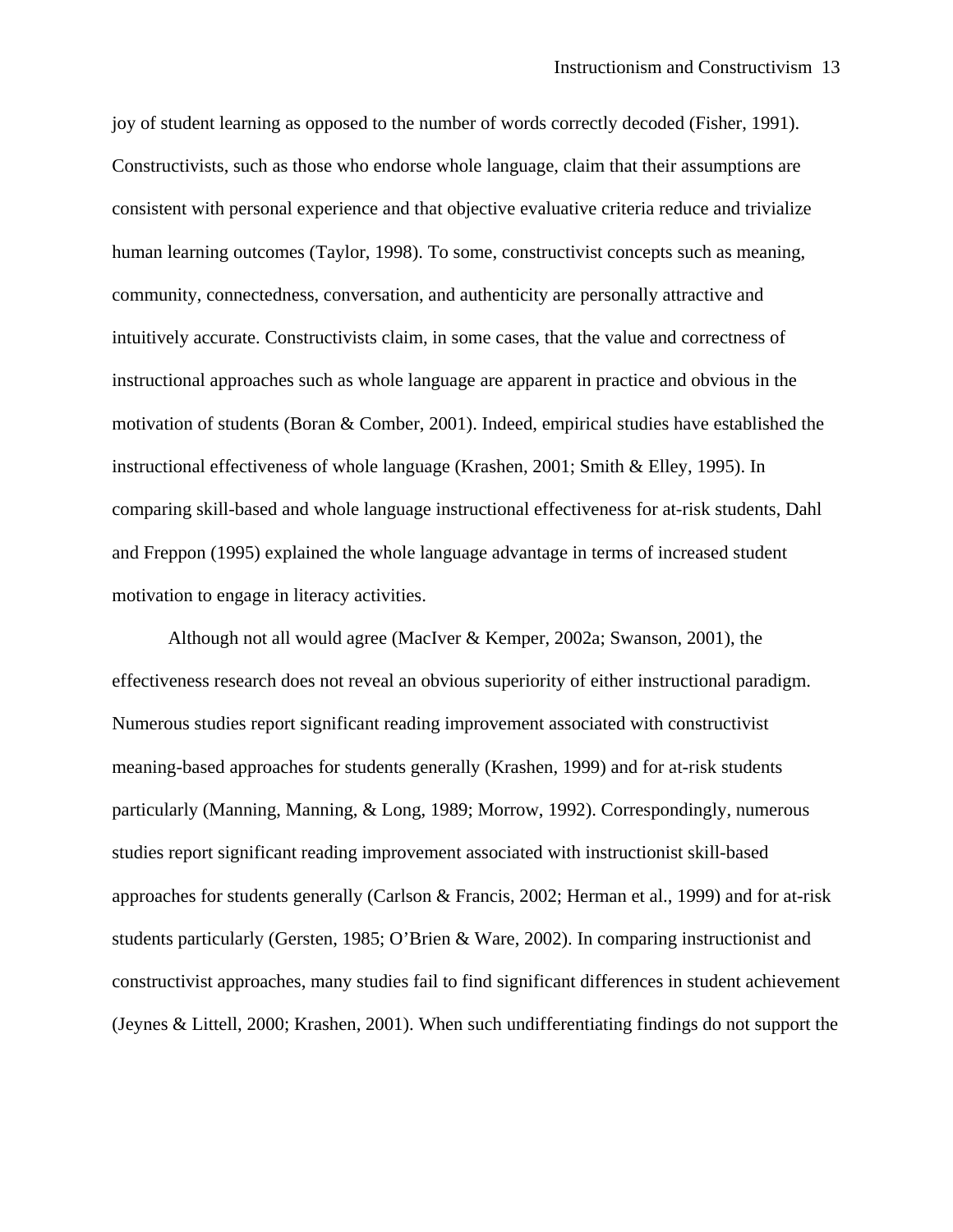conceptual orientation of the researchers, a variety of creative explanations are provided. As MacIver and Kemper (2002b) conclude:

Future research, based on a well-established implementation (rather than the problemfilled early years of implementation experienced by these 6 schools) might uncover significant effects that were not evident at the time this article was written. DI [direct instruction] appears to be a viable option for raising student reading achievement, even if this study has not yielded evidence that DI performs significantly better than other reading curricula. (p. 197)

Conventional science, apparently, cannot resolve the instructionist-constructivist effectiveness debate. On the one hand, scientific inquiry favors the objectivity of instructionism and discriminates against any position that does not support the existence of objective reality (Taylor, 1998). On the other hand, practitioners often favor instructional approaches that foster student motivation and facilitate authentic personal involvement. Furthermore, science has not consistently established the effectiveness of instructionism nor consistently established the inferiority of constructivism. A meta-analysis establishes the superiority of direct instruction (Jeynes & Littell, 2000), but the analysis is reportedly flawed and the results grossly misinterpreted (Krashen, 2001). Perhaps such seemingly irresolvable empirical controversy and pedagogical confusion suggest that there is truth and legitimate instructional value in both curricular approaches.

# Reconciling Instructionism and Constructivism

What is the core value of constructivism? Terms such as *meaningful learning* and *student-centered instruction* are dogma and are not useful in daily classroom practice. *Active student involvement*, *student interest and motivation*, and *student personal satisfaction with*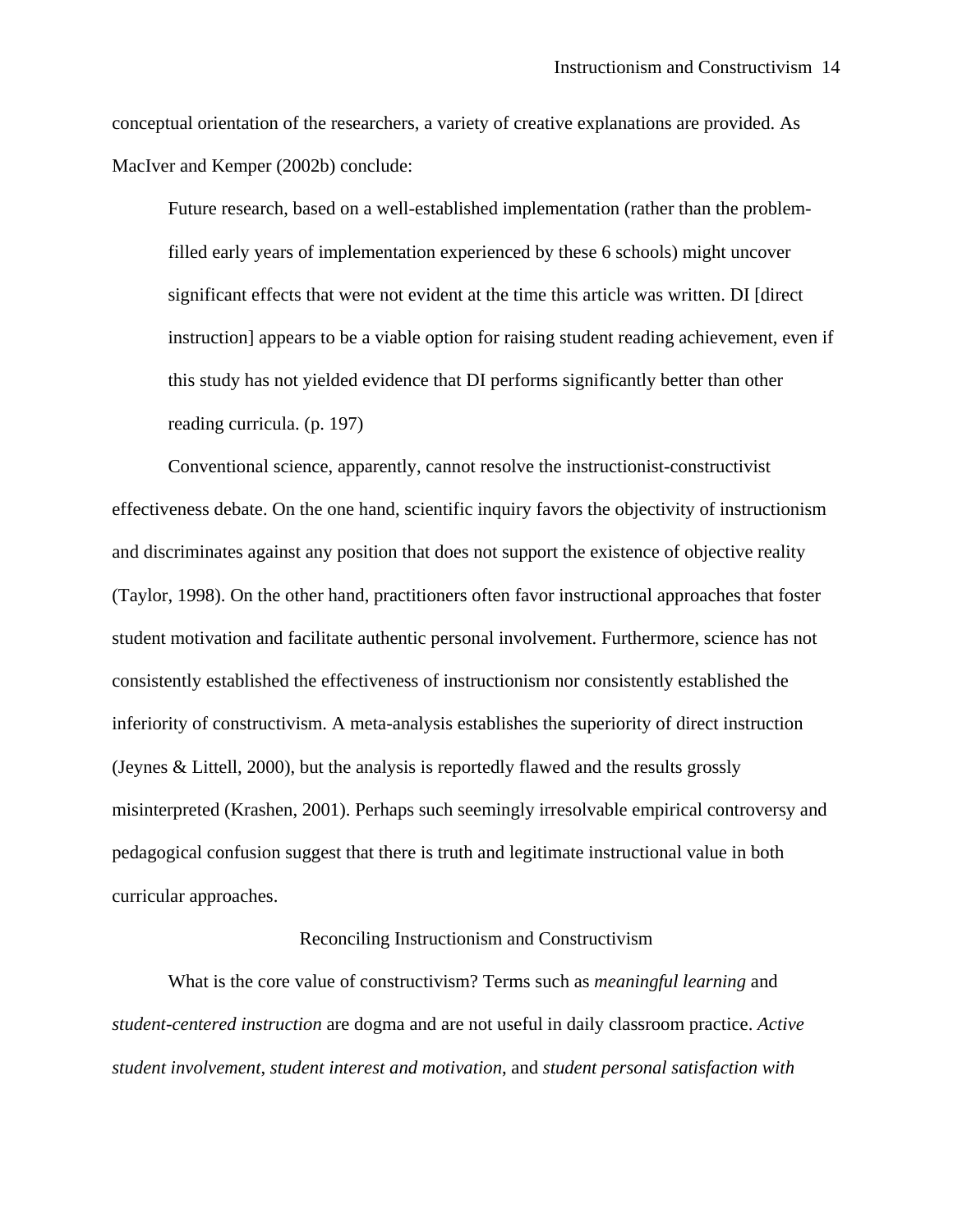*learning* may be the core benefits of constructivist education (Dahl & Freppon, 1995; Fisher, 1991). Both teachers and students are drawn to instructional methods in which students take responsibility for learning, in which students are highly motivated to learn, and which recognize the humanity of teaching and learning (Hogan & Peterson, 2001; Martinez et al., 2001). And yet, direct instruction, while mechanistic and thereby, to some, dehumanizing (Johnson, 1998), is highly effective in facilitating student skill acquisition (Carlson & Francis, 2002; Kameenui & Carnine, 1998).

How can a curricular orientation that is intuitively rejected by many teachers (i.e., instructionism) yield positive student learning outcomes? What is the core value of instructionism? Terms such as *prescribed, systematic, efficient*, and *teacher-controlled* are dogma and are not useful in daily classroom practice. *Student time-on-task*, *teacher organization*, *teacher corrective feedback*, and *specific learning objectives* may be the fundamental strengths of instructionist education (Hoover & Fabian, 2000; Swanson, 2001). In light of the teacher effectiveness research, the instructionist focus on teachers, as opposed to the constructivist focus on students, is prudent (Kemp & Hall, 1992).

Teacher effectiveness research follows a simple methodology (Braskamp, Brandenburg, & Ory, 1984). Groups of students are compared in terms of indicators of school success, for example, performance on standardized tests of academic achievement. Students who score high on outcome measures are compared with students who score low on outcome measures. Holding constant student characteristics such familial income and cognitive development (Millman, 1997), a relatively consistent pattern of teacher behavior is associated with higher student achievement (Donovan, Bransford, & Pellegrino, 1999). Teacher behaviors associated with positive student learning outcomes (i.e., systematic teaching procedures, specific corrective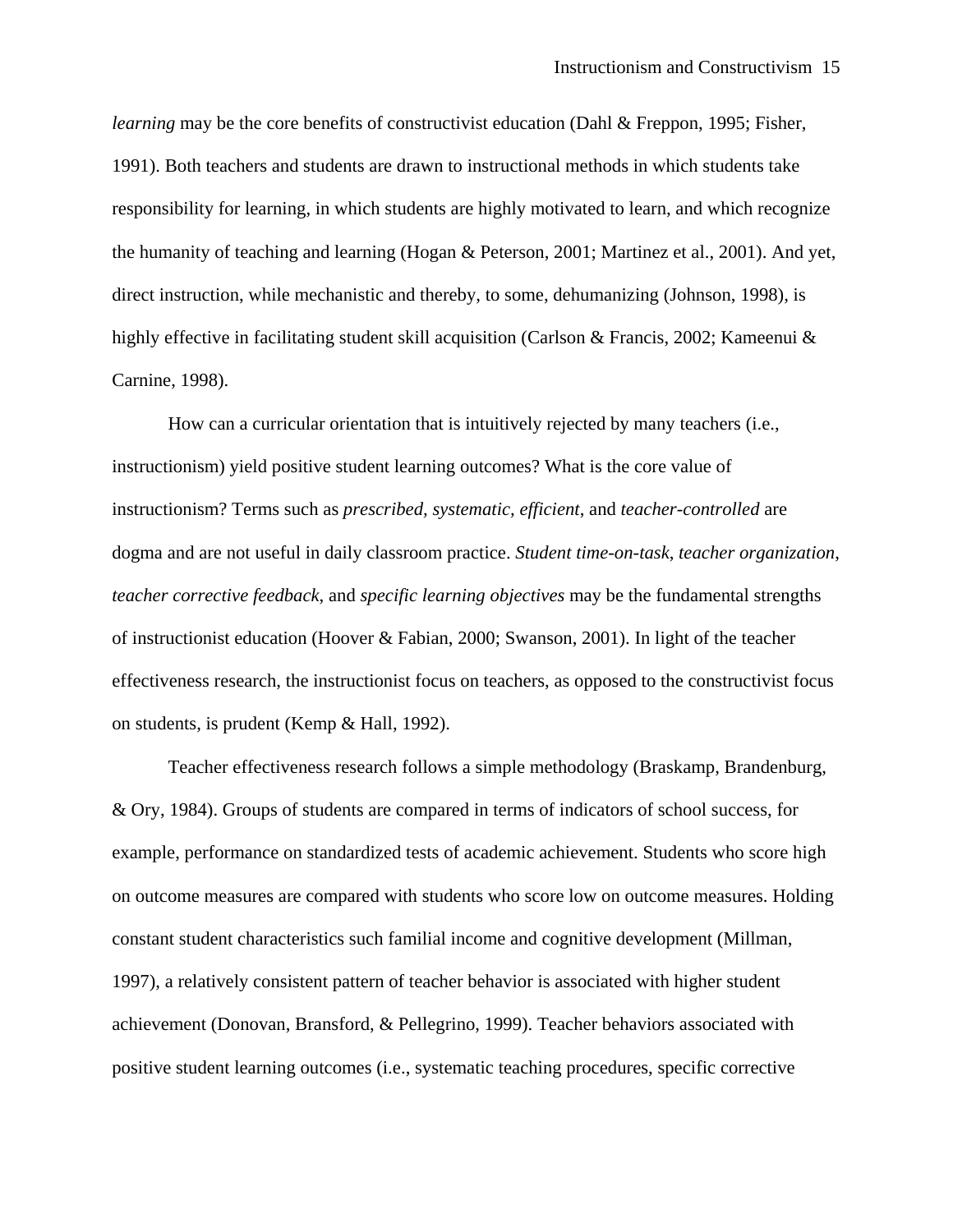feedback to students, frequent review of material, orderly classrooms, and explicit explanations of concepts) are typical of instructionist teachers (Kemp & Hall, 1992; Wenglinsky, 2000). With respect to measurable, objective, standardized learning outcomes, the value of instructionism and the importance of teacher instructional behavior are beyond debate (Carlson & Francis, 2002; Schug et al., 2001)

How then can the beauty of constructivism be reconciled with the utility of instructionism? From an epistemological perspective, human knowledge is both objective and subjective. There is an objective reality that is shared; communication occurs and knowledge accumulates (Gross et al., 1996). But reality is also subjective, personal, and private; communication is often partial and meaning is situation-specific (Steffe & Gale, 1995). There is an accumulated body of human knowledge (i.e., curriculum) that students must acquire to function in the shared objective world. But it is also true that student personal experience, interpretation, and response to curriculum are individual, subjective, and unique. Instructional practices that spring from a moderate position on the epistemological continuum equally reflect instructionist and constructivist pedagogy.

An obvious application of instructionist-constructivism would be the intermittent application of various instructional strategies. Intensely teacher-mediated strategies such as direct instruction could be sprinkled throughout the school day, thereby minimizing teacher and student mechanization. Short periods of highly teacher-controlled instruction could be applied to rotating small groups of students while the remainder of the class engages in self-directed and self-selected learning activities. In daily lesson planning, teachers might consider a variety of instructional approaches (Hoover & Fabian, 2000). Excessive self-selection and extended thematic approaches, often associated with constructivism (Honebein, 1996), may contribute to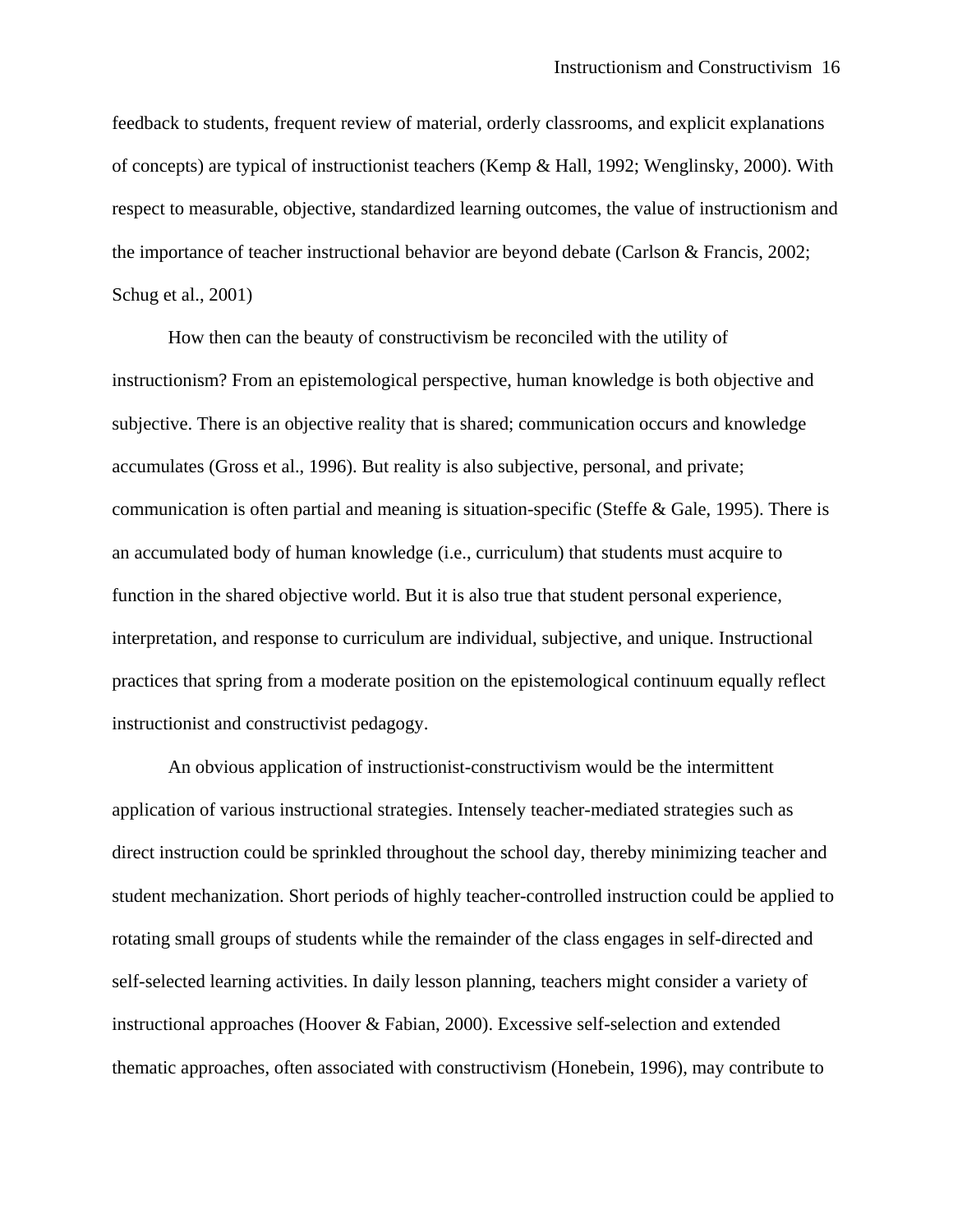off-task student behavior. Teacher-control, group response, and clear learning criteria, often associated with instructionism (Snow et al., 1998), may be motivating to students, if not excessive and exclusive.

Instructionist-constructivism would focus on systematic instruction within a context of individual student meaning and personal student interest. For example, skills such as spelling and grammar, rather than being taught in isolation, are embedded in meaningful literacy activities. In this context, teaching specific skills is a consequence of student need where meaning and comprehension are emphasized (Strickland, 1998). Instructionist-constructivist teaching might involve specific skill instruction, including phonics, embedded in enjoyable and meaningful reading and writing experiences. Thus, students are explicitly taught discrete skills while simultaneously experiencing interesting stories and writing activities (Snow et al., 1998). Penmanship, spelling, and sentence structure become important and meaningful to children when they are writing letters to someone with whom clear communication and a good impression are essential, such as Santa (Hogan & Peterson, 2001).

There is increasing concern that epistemological controversy and its practical consequence, disagreement regarding the nature of ideal instruction, are consuming researcher and practitioner resources (Ediger, 2001). In isolation from each other, objectivism and subjectivism equally provide a partial understanding of human learning. In isolation from each other, instructionism and constructivism equally provide a restricted curricular orientation. "The insistence on a single strategy bears the hallmark of academic educators who are isolated in their own theoretical models" (Baines & Stanley, 2000, p. 327). There is not unidirectional causation between skill and meaning; the relationship is spiral and reciprocal.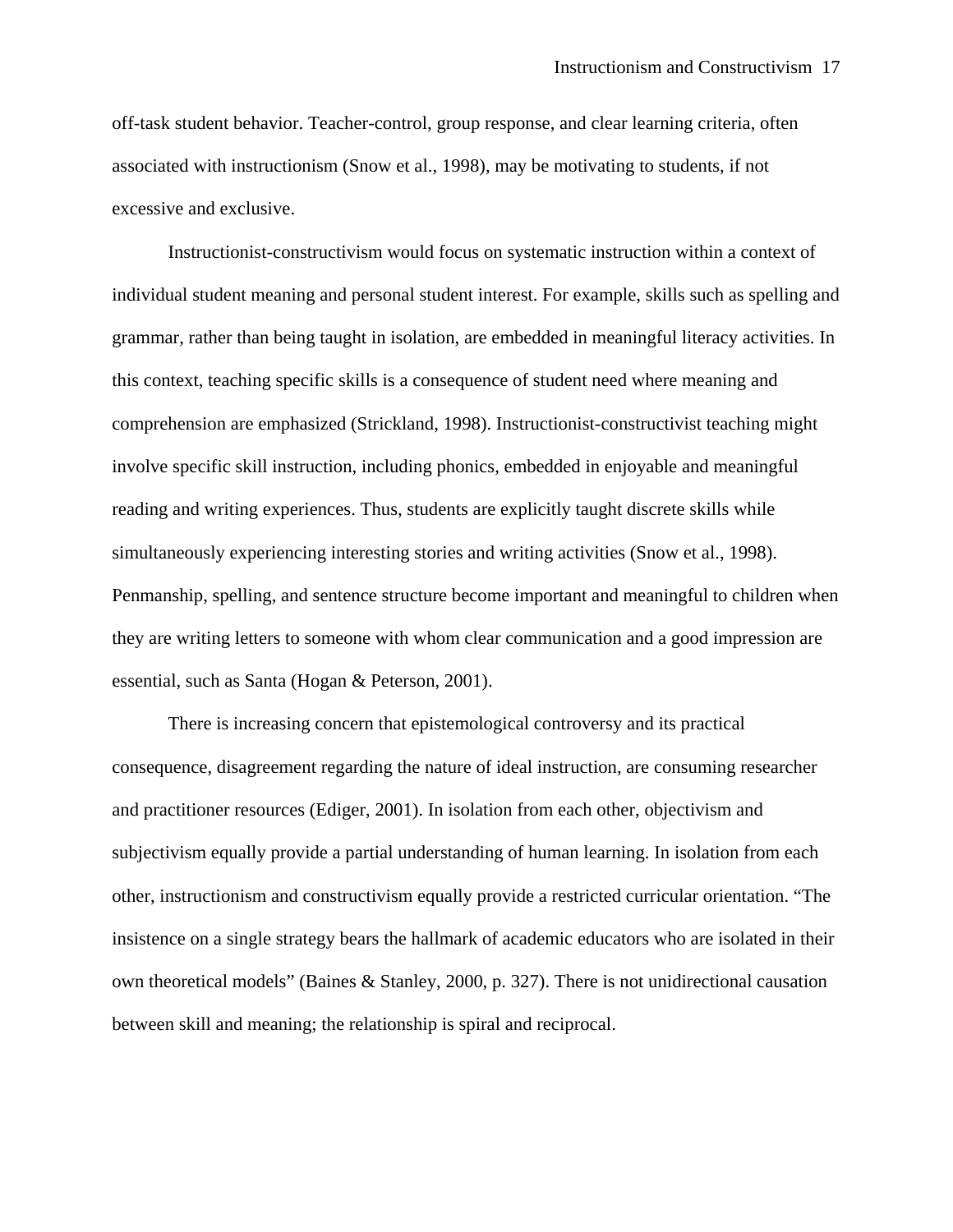The ultimate contribution of epistemological extremists may reside in recognition of the necessity of balance. Extreme and exclusionary instructionism or constructivism may be the ultimate threat to effective education.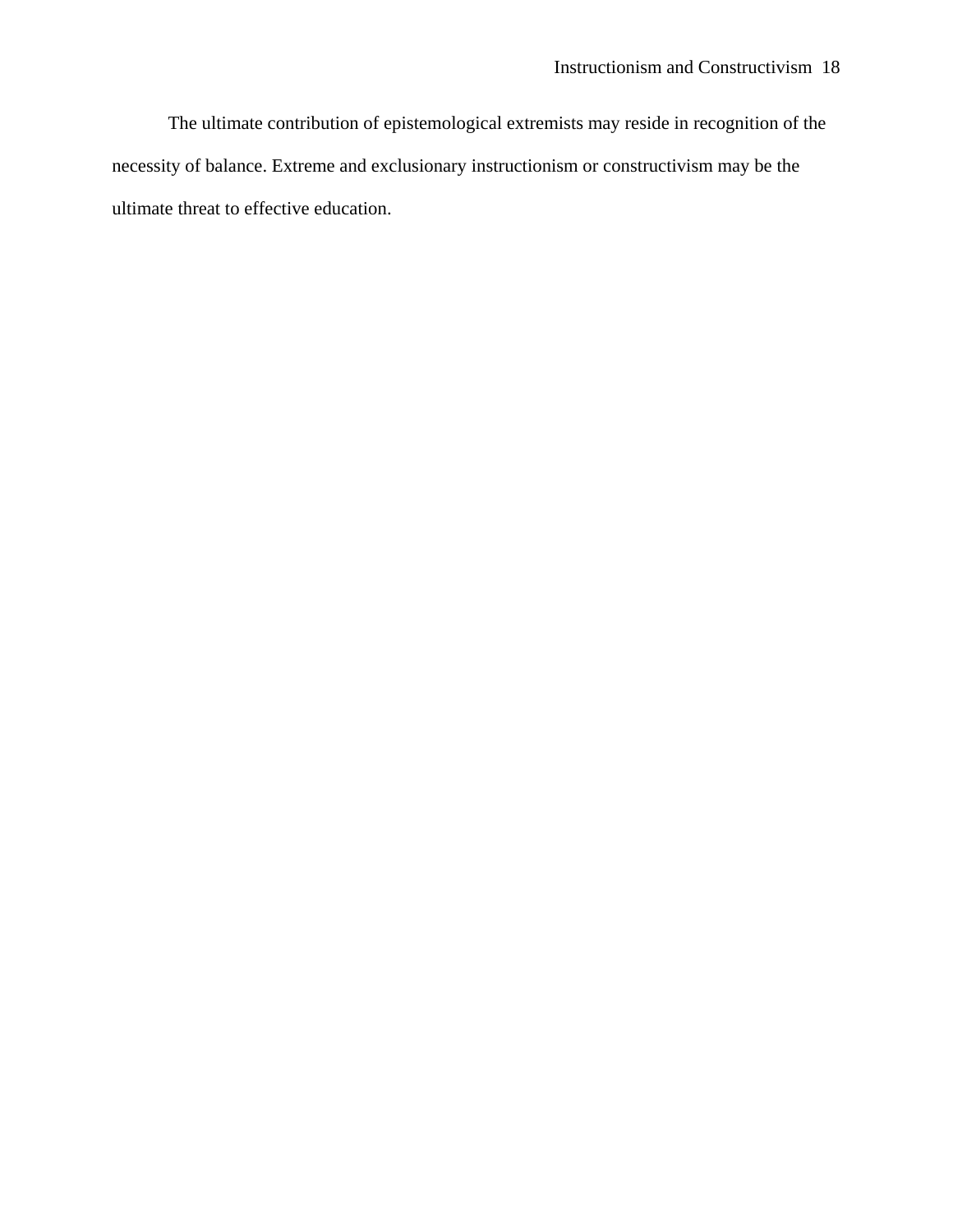### References

- Adams, G. L., & Engelmann, S. (1996). *Research on Direct Instruction: 25 years beyond DISTAR*. Seattle, WA: Educational Achievement Systems.
- Baines, L. A., & Stanley, G. (2000). We want to see the teacher: Constructivism and the rage against expertise. Phi Delta Kappan, 82(4), 327-330.
- Bereiter, C., & Engelmann, S. (1966). *Teaching disadvantaged children in the preschool.* Englewood Cliffs, NJ: Prentice-Hall.
- Binder, C. (1996). Behavioral fluency: Evolution of a new paradigm. *The Behavior Analyst, 19*, 163-197.
- Boran, S., & Comber, B. (2001). *Critiquing whole language and classroom inquiry*. Urbana, IL: National Council of Teachers of English.
- Braskamp, L. A., Brandenburg, D. C., & Ory, J. C. (1984). *Evaluating teaching effectiveness: A practical guide*. Newbury Park, CA: Sage.
- Byrne, B. (1996). The learnability of the alphabetic principle: Children's initial hypotheses about how print represents spoken speech. *Applied Psycholinguistics, 17,* 401-426.
- Carlson, C. D., & Francis, D. J. (2002). Increasing the reading achievement of at-risk children through direct instruction: Evaluating the Rodeo Institute for Teacher Excellence (RITE). *Journal of Education for Students Placed At Risk, 7*(2), 141-166.
- Dahl, K., & Freppon, P. (1995). A comparison of inner-city children's interpretation of reading and writing instruction in the early grades in skills-based and whole language classrooms. *Reading Research Quarterly, 30*(1), 50-74.
- Donovan, M. S., Bransford, J. D., & Pellegrino, J. W. (Eds.). (1999). *How people learn: Bridging research and practice*. Washington, DC: National Academy Press.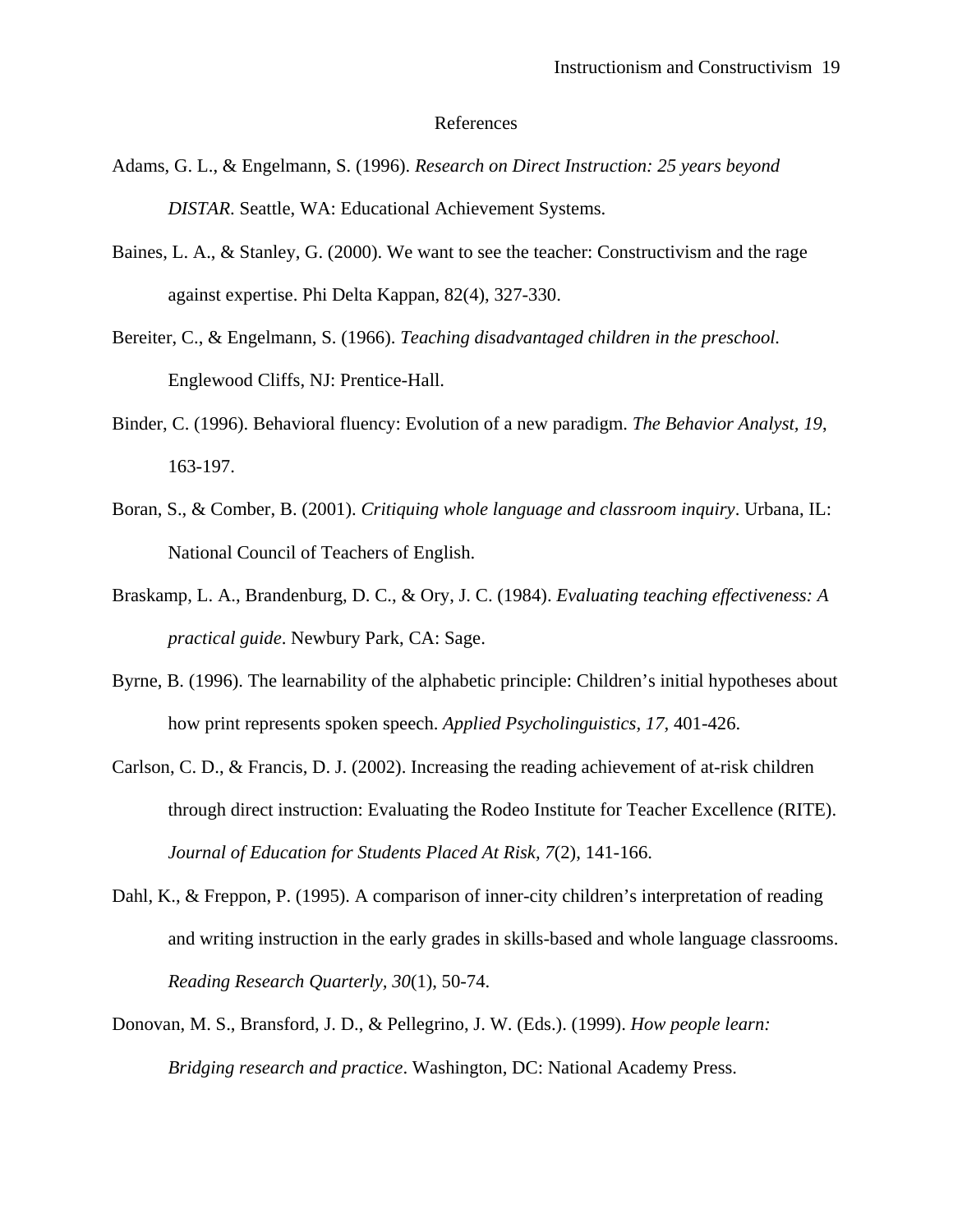- Driscoll, M. P., & Rowley, K. (1997). Semiotics: Toward learning-centered instructional design. In C. R. Dills & A. Romiszowski (Eds.), *Instructional development paradigms* (pp. 311- 334). Englewood Cliffs NJ: Educational Technology Publications.
- DynaGloss. (1998, February 23). *Instructionism*. Retrieved July 12, 2002, from [http://Seed.cs.colorado.edu/dynagloss.makeGlossPage.fcgi\\$URLinc=1&Term=Instructio](http://seed.cs.colorado.edu/dynagloss.makeGlossPage.fcgi$URLinc=1&Term=Instructionism) [nism](http://seed.cs.colorado.edu/dynagloss.makeGlossPage.fcgi$URLinc=1&Term=Instructionism)
- Ediger, M. (2001). Issues in reading instruction. *Reading Improvement, 38*(1), 22-26.
- Engelmann, S., & Carnine, D. (1991). *Theory of instruction: Principles and applications*. Eugene, OR: ADI Press.
- Engelmann, S., Hanner, S., & Johnson, G. (1989). *Corrective reading*. Eugene, OR: Science Research Associates.
- Ernest, P. (1995). The one and the many. In L. Steffe & J. Gale (Eds.), *Constructivism in education* (pp.459-486). Hillsdale, NJ: Lawrence Erlbaum.
- Fink, R. (1996). Successful dyslexics: A constructionist study of passionate interest reading. *Journal of Adolescent and Adult Literacy, 39*, 268-280.
- Fisher, B. (1991). *Joyful learning: A whole language kindergarten*. Portsmouth, NH: Heinemann.
- Fosnot, C. (1996). Constructivism: A Psychological theory of learning. In C. Fosnot (Ed.), *Constructivism: Theory, perspectives, and practice* (pp.8-33). New York: Teachers College Press.
- Gergen, K. (1995). Social construction and the educational process. In L. Steffe & J. Gale (Eds.), *Constructivism in education* (pp.17-39). Hillsdale, NJ: Lawrence Erlbaum.

Gersten, R. (1985). Direct instruction with special education students: A review of evaluative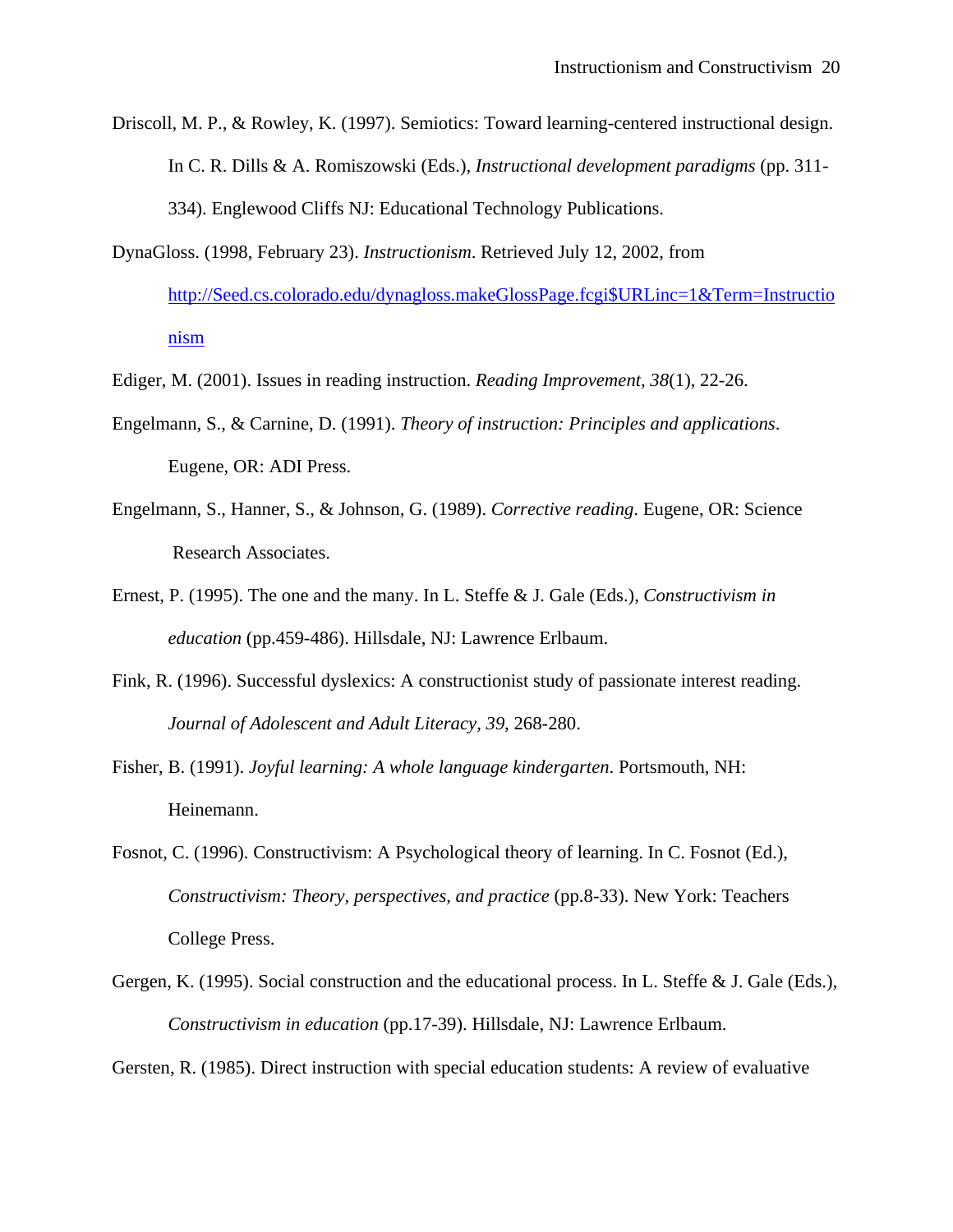research. *The Journal of Special Education, 19*, 41-58.

- Goldberg, C. (1992). Instructional conversation: Promoting comprehension through discussion. *The Reading Teacher, 46*, 316-326.
- Goodman, K. S. (1998). *In defense of good teaching: What teachers need to know about the reading wars*. Urbana, IL: National Council of Teachers of English.
- Gross, P. R., Levitt, N., & Lewis, M. W. (1996). *The flight from science and reason*. New York: New York Academy of Sciences.
- Hallahan, D. P., Kauffman, J. M., & Lloyd, J. W. (1999). *Introduction to learning disabilities* (2nd ed.). Needham Heights, MA: Allyn & Bacon.
- Herman, R., Aladjem, D., McMahon, P., Masem, E., Mulligan, I., O'Malley, A., et al. (1999). *An educators' guide to schoolwide reform*. Washington, DC: American Institutes for Research.
- Hogan, L., & Peterson, T. (2001). Camelot: Our search for "good teaching." *Kappa Delta Pi Record, 38*(1), 6-8.
- Honebein, P. (1996). Seven goals for the design of constructivist learning environments. In B. Wilson (Ed.), *Constructivist learning environments* (pp.17-24). Englewood Cliffs, NJ: Educational Technology Publications.
- Hoover, M. R., & Fabian, E. M. (2000). A successful program for struggling readers. *Reading Teacher, 53*(6), 474-476.
- Jeynes, W., & Littell, S. (2000). A meta-analysis of studies examining the effect of whole language instruction on the literacy of low-SES students. *Elementary School Journal, 101*(1), 21-33.

Johnson, G. M. (1991). Ecological theory and conventional science: Irreconcilable differences?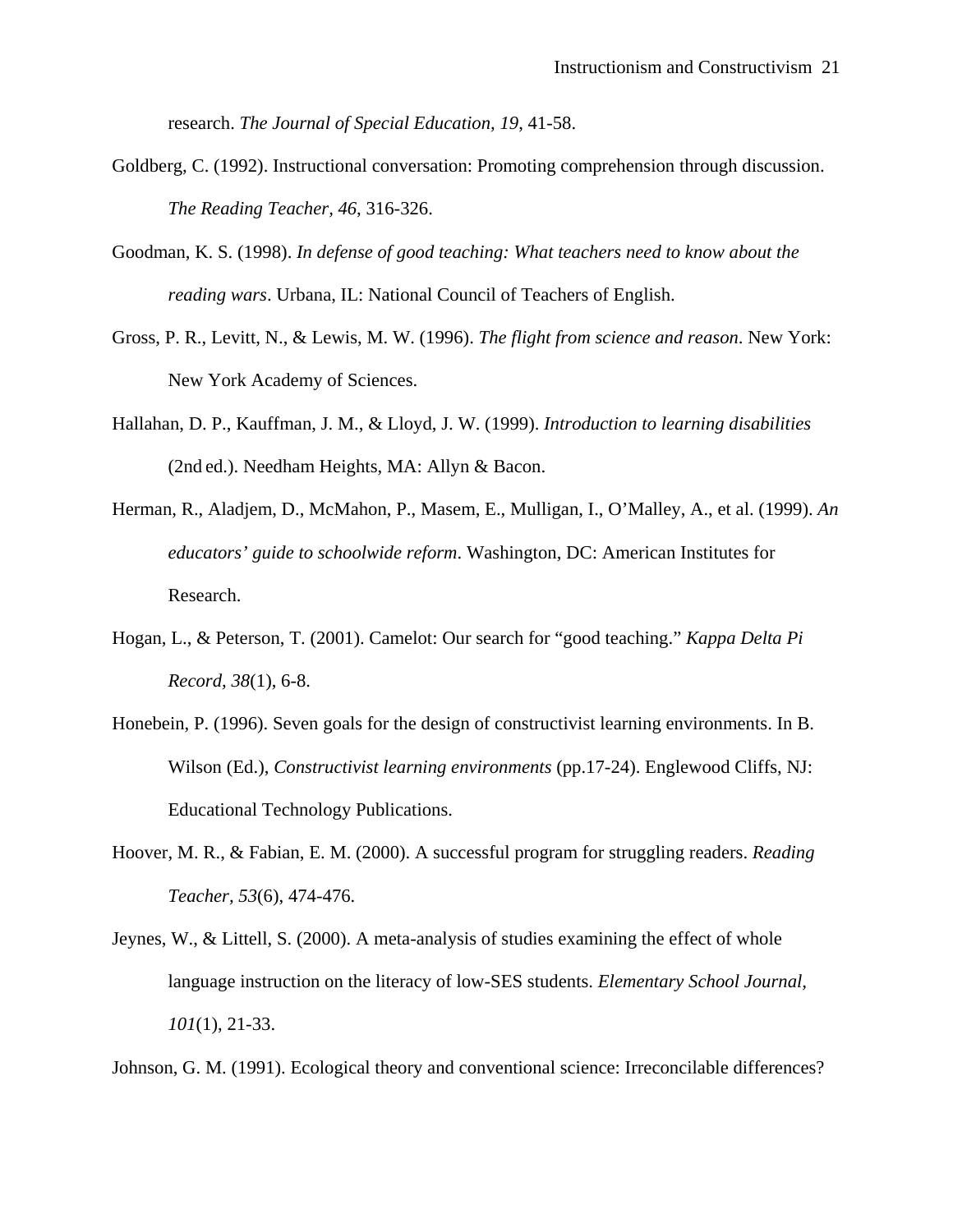*Canadian Journal of Special Education, 7*(2), 153-163.

- Johnson, G. M. (1993). Conceptual resolution of the educational research paradigm dichotomy: Q-continuum. *Teacher Education Quarterly, 20*(2), 91-103.
- Johnson, G. M. (1998). Principles of instruction for at-risk learners. *Preventing School Failure, 42*(4), 167-174.
- Jonassen, D. H. (1991). Objectivism vs. constructivism. *Educational Technology Research and Development, 39*(3), 5-14.
- Jonassen, D. H. (Ed.). (1996). *Handbook of research for educational communications and technology*. New York: Simon & Schuster.
- Jonassen, D. H., Davidson, M., Collins, M., Campbell, J., & Haag, B. B. (1995). Constructivism and computer-mediated communication in distance education. *American Journal of Distance Education, 9*(2), 7-26.
- Kameenui, E. J., & Carnine, D. W. (1998). *Effective teaching strategies that accommodate diverse learners*. Upper Saddle River, NJ: Merrill.
- Kazdin, A. E. (2001). *Behavior modification in applied settings* (6th ed.). Belmont, CA: Wadsworth/Thomson Learning.
- Kemp, L., & Hall, A. H. (1992). *Impact of effective teaching research on student achievement and teacher performance: Equity and access implications for quality education*. Jackson, MS: Jackson State University. (ERIC Document Reproduction Services No. ED348360)
- Krashen, S. (1999). *Three arguments against whole language and why they are wrong*. Portsmouth, NH: Heinemann.
- Krashen, S. (2001, August 5). *Comments on Jeynes and Littell's "A meta-analysis of studies examining the effect of whole language instruction on the literacy of low-SES students."*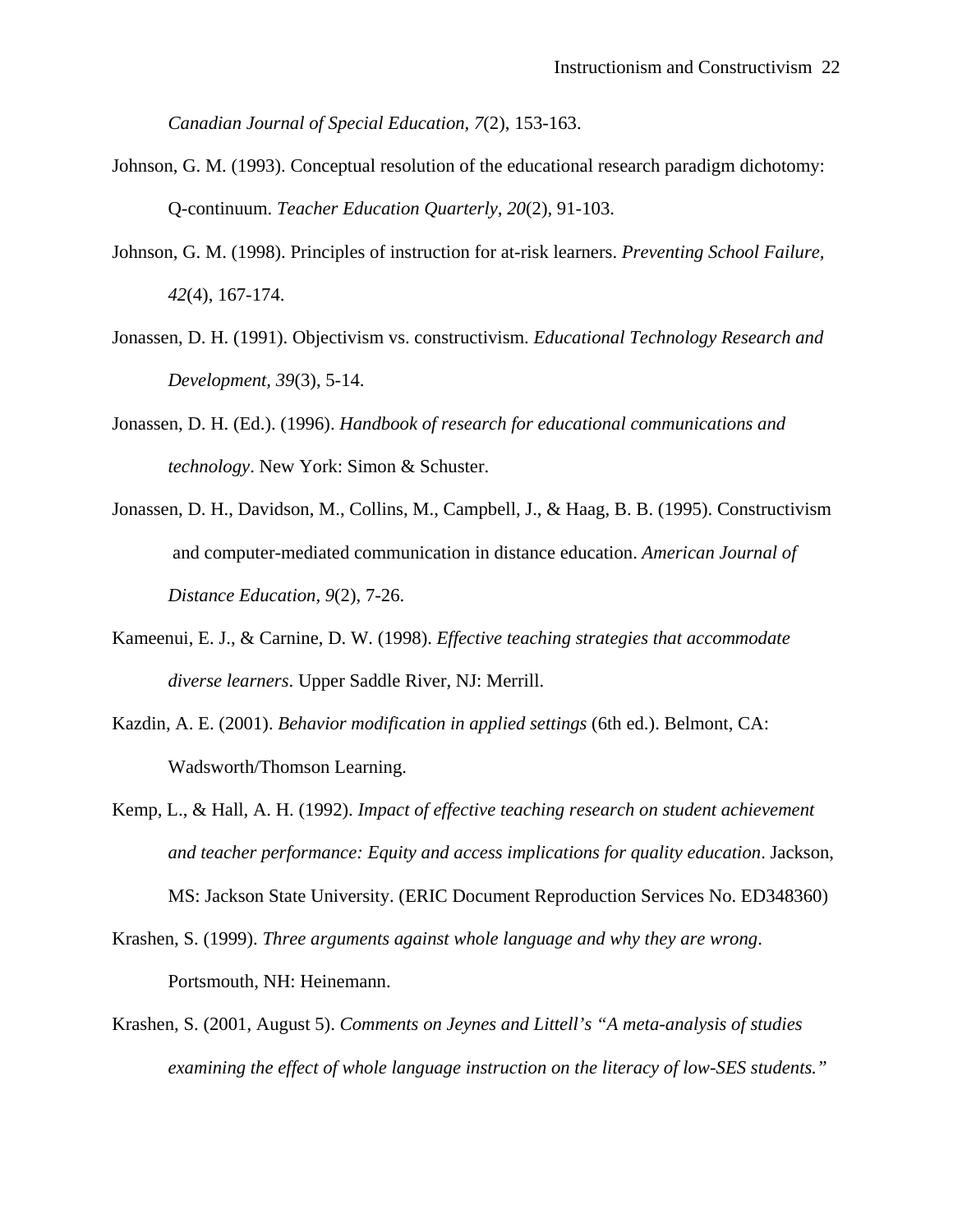Retrieved July 3, 2002, from <http://latinosonline.com/cabe/showarticle.cfm?titleID=312>

- MacIver, M. A., & Kemper, E. (2002a). Guest editors' introduction: Research on Direct Instruction in reading. *Journal of Education for Students Placed At Risk, 7*(2), 107-116.
- MacIver, M. A., & Kemper, E. (2002b). The impact of Direct Instruction on elementary students' reading achievement in an urban school district. *Journal of Education for Students Placed At Risk, 7*(2), 197-220.
- Manning, M., Manning, G., & Long, R. (1989, November). *Effects of a whole language and a skills-oriented program on the literacy development of inner city primary children*. Paper presented at the annual meeting of the Mid-South Educational Research Association, New Orleans, LA. (ERIC Document Reproduction Services No. ED324642)
- Martinez, M. A., Sauleda, N., & Huber, G. L. (2001). Metaphors as blueprints of thinking about teaching and learning. *Teaching and Teacher Education, 17*(8), 965-977.
- Mayer, R. (1996). Learners as information processors: Legacies and limitations of educational psychology's second metaphor*. Educational Psychologist, 31*(4), 151-161.
- McIntyre, E., & Pressley, M. (1996). *Strategies and skills in whole language: An introduction to balanced teaching*. Boston, MA: Christopher-Gordon.
- Millman, J. (Ed.). (1997). Grading teachers, grading schools: Is student achievement a valid measure? Thousand Oaks, CA: Corwin Press.
- Morrow, L. (1992). The impact of a literature-based program on literacy achievement, use of literature and attitudes of children from minority backgrounds. *Reading Research Quarterly, 27*(3), 250-275.
- O'Brien, D. M., & Ware, A. M. (2002). Implementing research-based reading programs in the Fort Worth Independent School District. *Journal of Education for Students Placed At*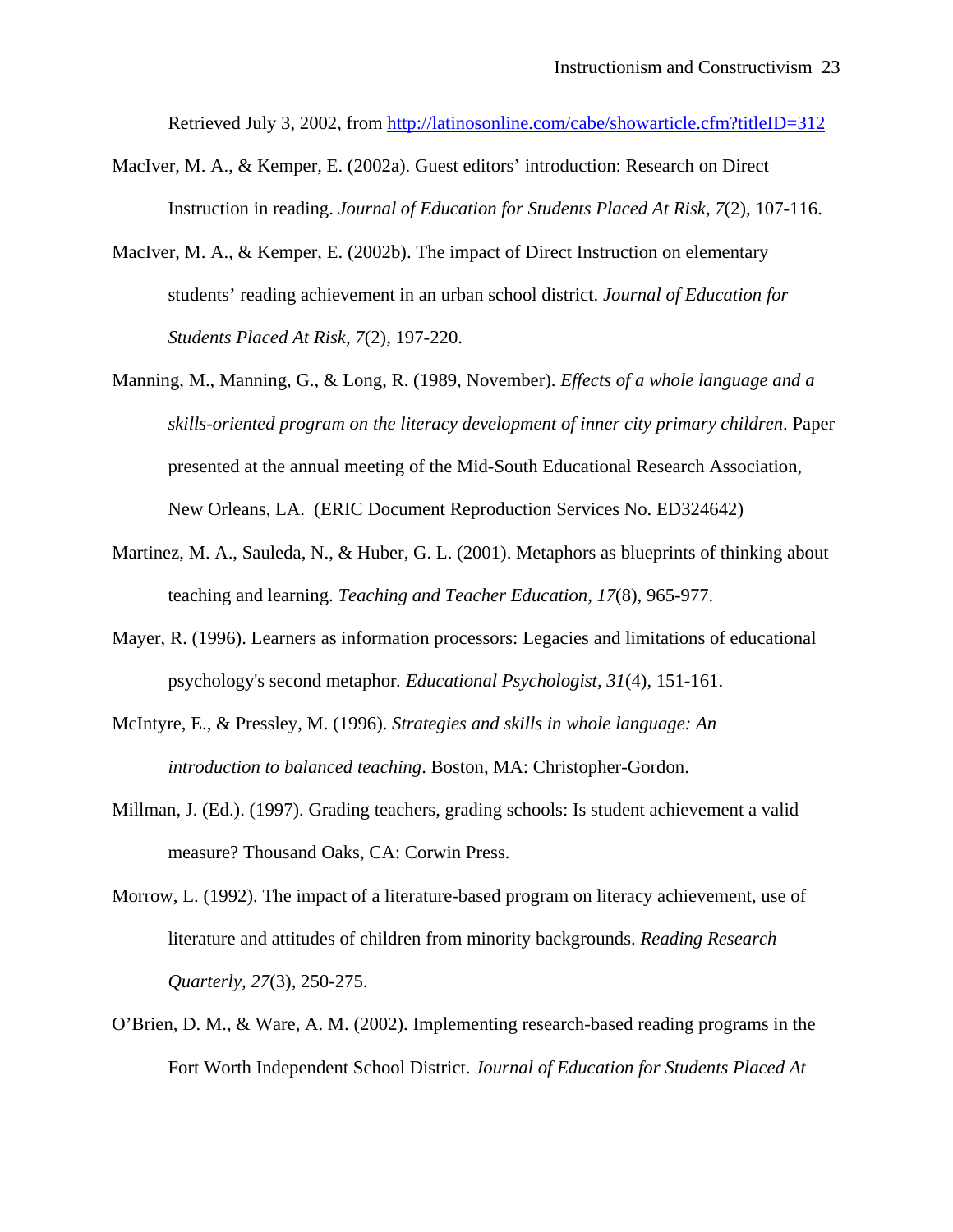*Risk, 7*(2), 167-195.

- Phillips, D. C. (1995). The good, the bad, and the ugly: The many faces of constructivism. *Educational Researcher, 24*(7), 5-12.
- Prawat, R. (1996). Constructivism, modern and postmodern. *Educational Psychology, 31*(4), 215-225.
- Reigeluth, C. M. (Ed.). (1999). *Instructional-design theories and models: A new paradigm of instructional theory* (Vol. II). Mahwah, NJ: Lawrence Erlbaum.
- Rorty, R. (1991). *Objectivity, relativism, and truth*. Cambridge, UK: Cambridge University Press.
- Rosenshine, B. (2002). Helping students from low-income homes read at grade level. *Journal of Education for Students Placed At Risk, 7*(2), 273-284.
- Schug, M., Tarver, S., & Western, R. (2001). Direct Instruction and the teaching of early reading. *Wisconsin Policy Research Institute Report, Vol. 14*(2). Thiensville, WI: Wisconsin Policy Research Institute.
- Schweinhart, L. J., & Weikart, D. P. (1997). *Lasting differences: The high/scope preschool curriculum comparison study through age 23*. Ypsilanti, MI: High/Scope Educational Research Foundation, Monograph 12.
- Smith, J. W. A., & Elley, W. B. (1995). *Learning to read in New Zealand*. New York: Richard C. Owen.
- Snow, C. E., Burns, M. S., & Griffin, P. (Eds.). (1998). *Preventing reading difficulties in young children*. Washington, DC: National Academy Press.
- Steffe, L., & Gale, J. (Eds.). (1995). *Constructivism in education*. Hillsdale, NJ: Lawrence Erlbaum.